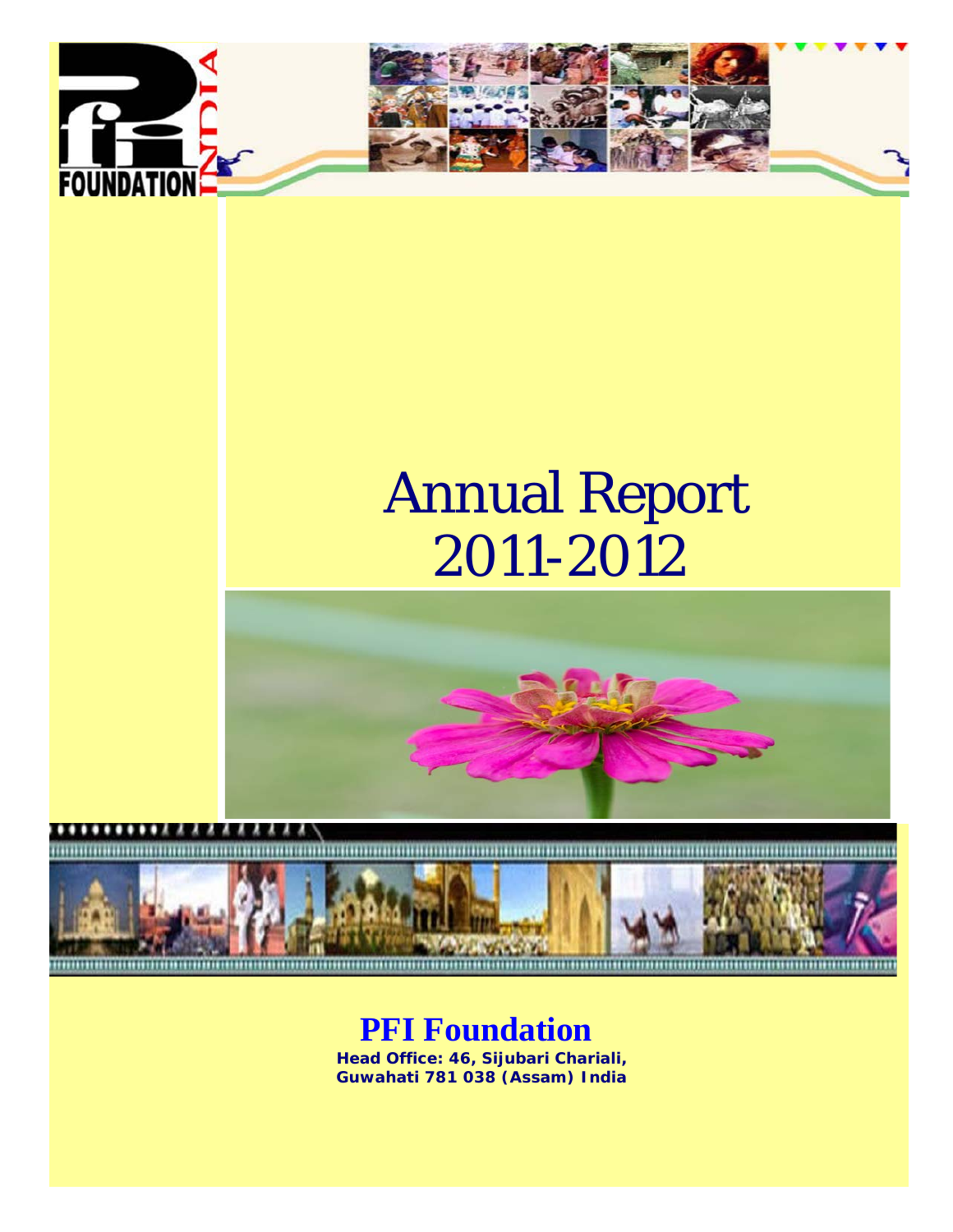| <b>Contents</b>                                                                                                                                                                                                                                                                                                                                                                                                                                                                                                                                                                                                                                                                                                                                                                 |
|---------------------------------------------------------------------------------------------------------------------------------------------------------------------------------------------------------------------------------------------------------------------------------------------------------------------------------------------------------------------------------------------------------------------------------------------------------------------------------------------------------------------------------------------------------------------------------------------------------------------------------------------------------------------------------------------------------------------------------------------------------------------------------|
| President's Note                                                                                                                                                                                                                                                                                                                                                                                                                                                                                                                                                                                                                                                                                                                                                                |
| <b>From The Executive Director</b>                                                                                                                                                                                                                                                                                                                                                                                                                                                                                                                                                                                                                                                                                                                                              |
| <b>Strategies and Approaches</b>                                                                                                                                                                                                                                                                                                                                                                                                                                                                                                                                                                                                                                                                                                                                                |
| <b>FOCAL AREAS:</b>                                                                                                                                                                                                                                                                                                                                                                                                                                                                                                                                                                                                                                                                                                                                                             |
| 1.<br><b>Educational Programmes and Support</b><br>Family Heath Care & Population Control Program<br>2.<br><b>Books promotion for libraries</b><br>3.<br><b>Rural Development and Poverty Eradication</b><br>4.<br><b>Environmental Protection and Awareness</b><br>5.<br>6. Youth affairs & Sports<br>7. Women Welfare<br>8. Vocational Training<br><b>Steel Fabrication Training Center</b><br>a.<br>b. Tailoring Training Centers<br>9. Institutional Networking<br>10. Social Forestry (Plantation)<br>11. Handicrafts Promotion<br>12. Drugs prevention & awareness<br>13. Tribal Welfare and Development (Missions)<br>14. Animals Welfare Programs<br>15. HIV/AIDS Prevention Awareness<br>16. Information Society and ICT for Development<br><b>FINANCIAL STATEMENT</b> |
|                                                                                                                                                                                                                                                                                                                                                                                                                                                                                                                                                                                                                                                                                                                                                                                 |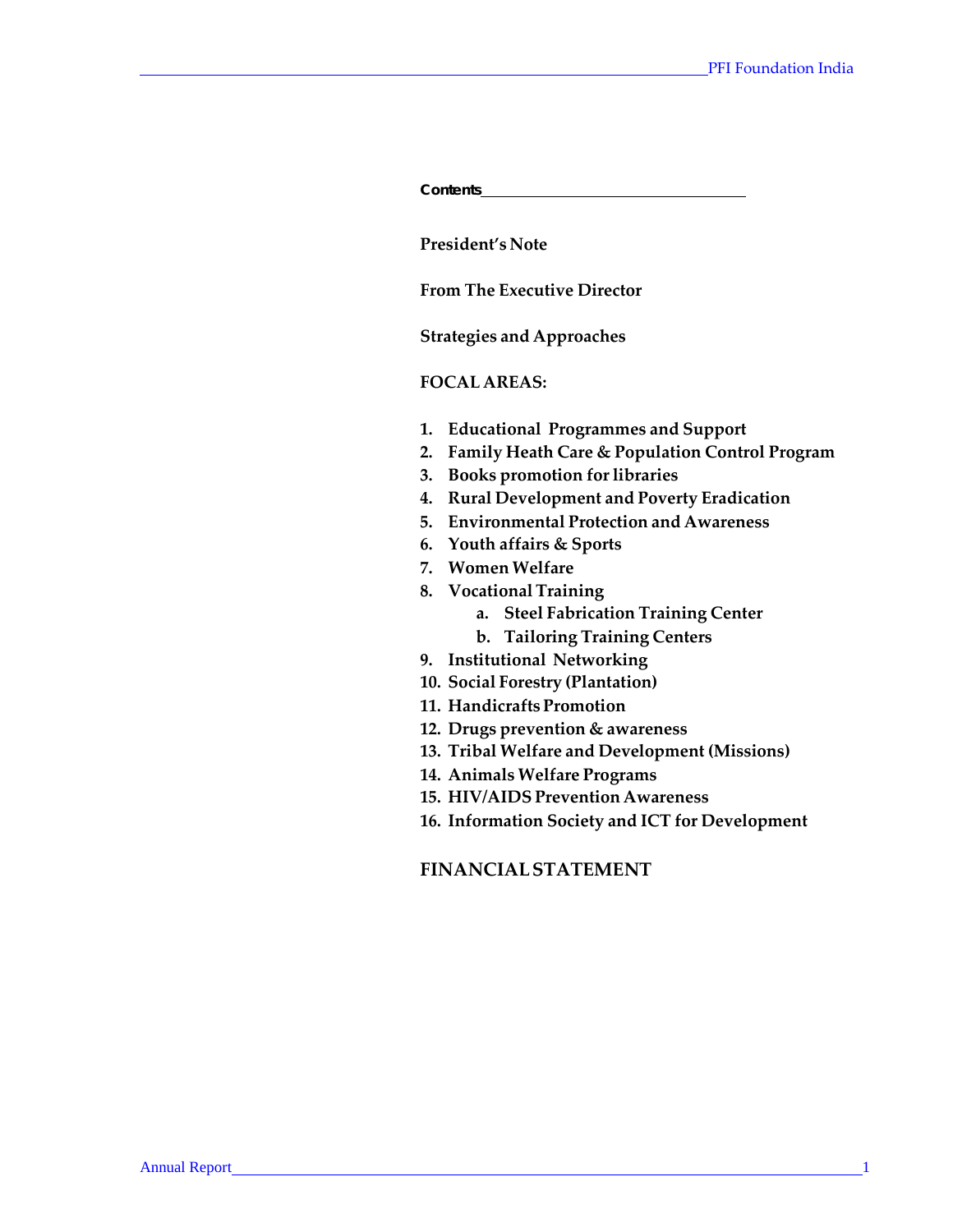# **President's Note**



It is acknowledged that NGOs and other civil society organizations play a vital role in plugging gaps in basic services, by building bridges between

the government and marginalized communities. This is amply demonstrated by the role of PFI Foundation in rural areas of Northeast. Working in the areas of education, health services, protected water supply, sanitation, etc., PFI Foundation strives to create an enabling environment in which development processes can be nurtured for take off.

One of the biggest challenges for PFI Foundation is to mobilize and utilize resources in a creative and optimal manner, with a clear focus on building systems, which will ensure sustainability of development processes and products even after PFI Foundation withdraws. While systematic development of technical and managerial capacities is a key ingredient in this, it is important that each community has substantial funds at their disposal as well. The process of building up community funds needs a tremendous amount of foresight and ability to calculate future costs and factor in contingencies. The process of convincing communities to raise resources today to meet tomorrow's expenses is tougher. This has been most impressively accomplished in its interventions in community managed water supply and sanitation. The foundation ensures that all families will have access to water supply and sanitation at all time in the future, even as the number of families grows in the villages. Another interesting and innovative aspect of PFI Foundation'

work is the principle of cost-sharing that is evident in all interventions. PFI Foundation believes that local communities can and will pay a share of the cost of development projects, but 'social costs' clearly are necessary for basic services which are 'fundamental rights'. These are leveraged from the government wherever feasible and from external donor institutions. The process of linking with government creates spaces where PFI Foundation together with rural communities can, through a process of demonstrating alternative implementation processes, influence implementation of development schemes and formulation of policies. One thing PFI Foundation has realized, is that to be really able to influence the government, activities have to be demonstrated on a sizeable scale, impacting large populations. PFI Foundation has articulated in its Strategic Plan (2004) its vision for scaling up. The challenge will be to simultaneously build up financial resources and human and institutional capacities to match the scaling up. Quality and effectiveness must not be compromised. The good and bad experiences from the scaling up of interventions in biogas in the decade of the 80's will stand in good stead as PFI Foundation prepares to expand exponentially in the coming years.

With a committed workforce PFI Foundation promises to grow bigger and more effective in the coming years.

**Dr (Mrs) Sulekha C Bhattacherjee President**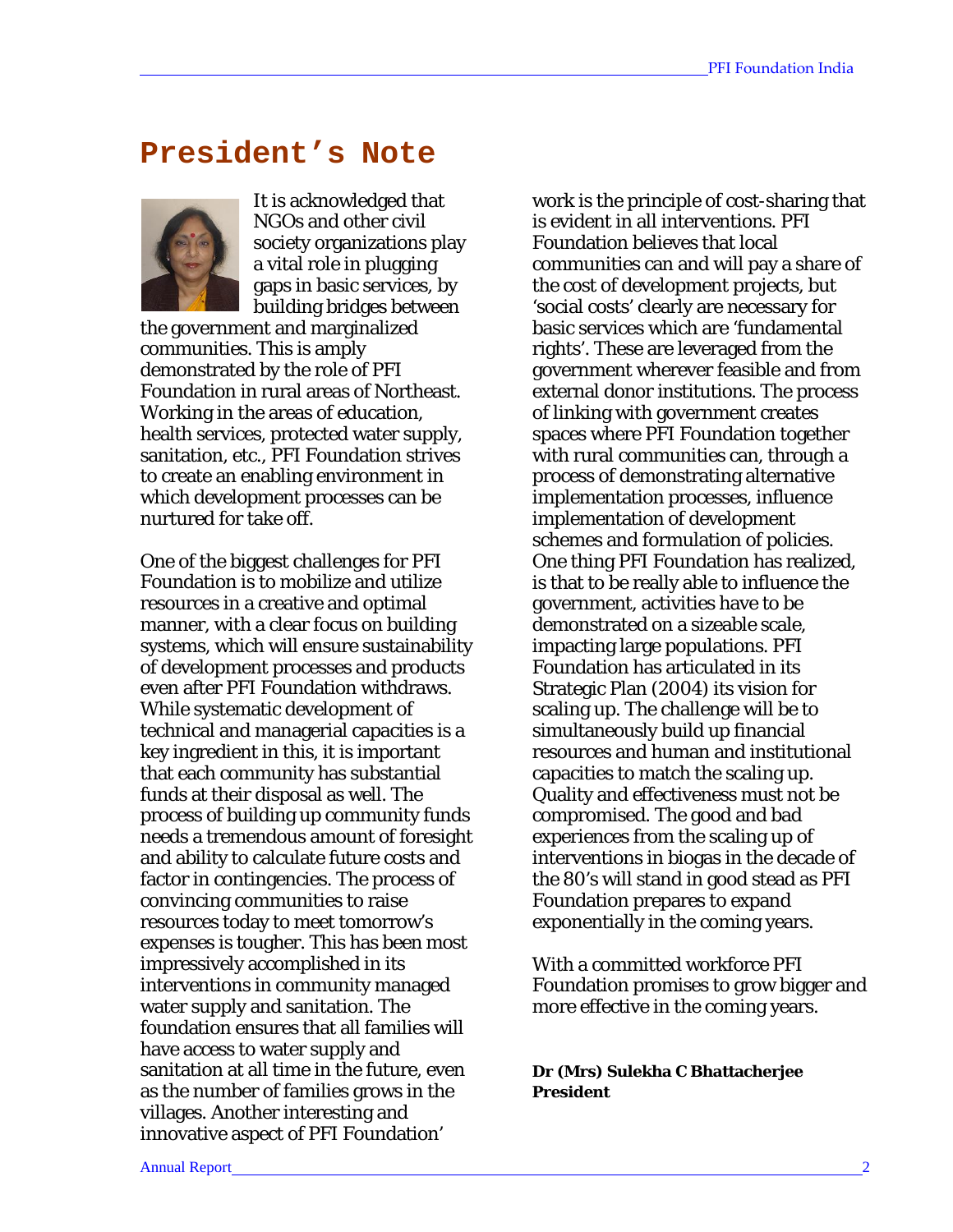# **From The Executive Director**



PFI Foundation has made consistent efforts to counter inequities and injustices that are manifest in the society around us. Over the decades of working in rural Northeast, we find that while the nature of inequities may have morphed from one form into another, the fundamentals persist. In fact,

politics and policies deliberately perpetuate and sustain several of these inequities. This is most manifest in the ever-widening divide between rural and urban areas. With poor living conditions, the absence of basic services of education and health, and the lack of meaningful employment, poor people are drawn from rural areas to urban centres, where they live like vermin in slumsn and shanties to keep their body and soul together, in an existence that is sub-human and abhorrent to any civilized society.

Take the case of rural poverty reduction, an area that PFI Foundation has been working in for more than a decade. We have recently organized a national workshop on Modernization of Traditional Schools for employable life-skills education with the support from the British High Commission and in collaboration with Govt. of Assam. The task at hand is by no means simple, and demands high levels of resilience and stamina. Thanks must also be extended to all institutional supporter, donors, partner organizations, volunteers and supporters in India and abroad. Thanks to the new President of the Foundation Dr (Mrs) R K Mazumder for her strategic guidance in all our endeavors.

One of the major highlight of the year was the launching of the South Asian Regional Development Gateway (SARDEG) through a partnership alliance with country development gateways and in collaboration with the Development Gateway Foundation, USA ,. The project is envisaged to be an online communication initiative (Internet portal) that provides and promotes exchange and dissemination of information on development matters in the region initially focused on Bangladesh, India, Nepal and Sri Lanka.

I am proud to present to you the Annual Report of PFI Foundation.

Baharul Islam, PhD Executive Director

*April 2012*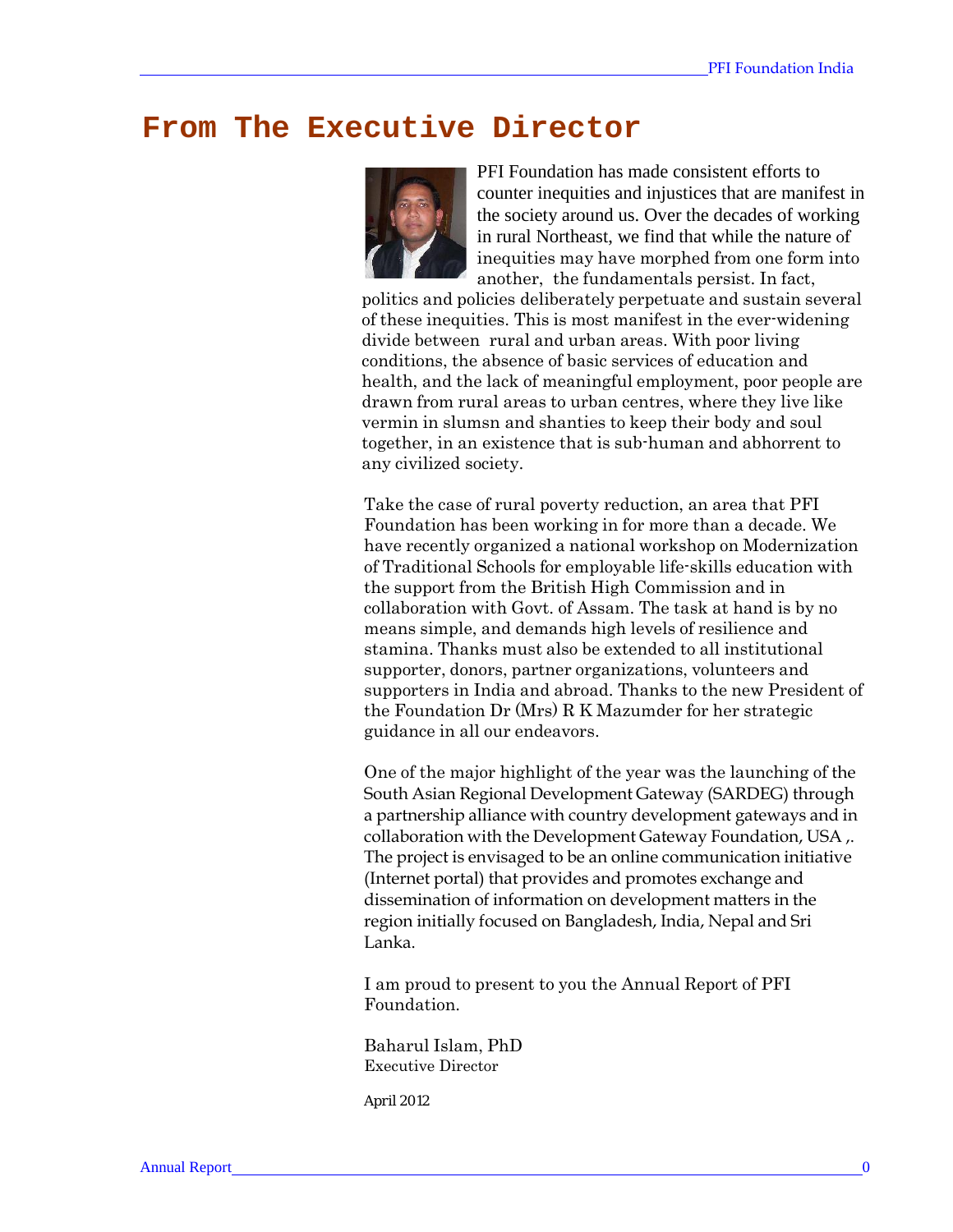# **STRATEGIES AND APPROACHES**

The strategic reference points for the PFI Foundation' missions are local interventions through a global development visions such as the Millennium Development Goals (MDG) and nearly all-developmental priorities of the Foundation are aligned to these goals. This major goal is realized through the programmes and a process that has five core strategies:

- **a. Awareness Raising**
- **b. Connecting Good Governance and Development**
- **c. Coordination in Policy, Projects and Development**
- **d. Capacity Building & Knowledge Sharing**
- **e. Development Information Services**

Institutional and methodological features aligned with these core strategies are as follows:

#### **1. Awareness Raising**:

Through the activities of the NGO network, and in formulating, implementing and publicizing the strategy and action plan, awareness will be raised amongst key development stakeholders within the region as to the benefits and challenges of development information sharing. It will be done through:

- Frequent Seminars, Workshops, and online discussions.
- Publication in the newspapers.
- Regular shows/programmes in the electronic media .
- Publication of relevant materials and distribution.

These activities will focus on the constraints and opportunities of development initiatives in the region, the requisite technological, human, cultural infrastructures, and policy frameworks, understanding the roles of various stakeholders, and the current development landscape within the region with special reference to poverty reduction.

#### **2. Connecting Good Governance and Development**:

The Foundation seeks to link good governance and development goals in the region. The gateway will:

- Support the on-going national efforts in institutional and administrative reform and modernization through
- Serve to enhance public administration and the delivery of public services by providing a<br>ready information outlet/window on ready information outlet/window on Foundation portal.
- Help public and private institutions to ICTbased medium to channel the processes of decision-making, planning, co-ordination and management of their programmes. Eg, monitoring foreign assistance flow to the NGOs in a state/country.
- Establish links between actors in development initiatives at government, nongovernment and multilateral organizations and priorities of the regional as well as national and regional economic, social and political goals.
- Disseminate local success stories in development efforts and good governance and help scaling them up in other parts of the region.

#### **3. Coordination in Policy and Project Implementation and Development:**

While the countries in the region are at varied levels of ICT access and usage, the regional gateway program launched in collaboration with the South Asia Development Gateway portal (www.sardeg.org) will set the scene for improved<br>co-ordination in South Asian regional co-ordination in South Asian developmental policy and project implementation. Much of developmental project implementation takes place at the national level and is not regional issues as such. Towards knowledge sharing on these activities and possible harmonization within the countries and possibly at the regional level, the portal will:

- Seek to build stakeholder consensus, provide broad guidelines for the harmonization of national efforts and identify opportunities for joint programming (e.g. meteorological warning systems),
- Facilitate partnerships through online networks between individual champions, organisations, and institutions.
- Create opportunities for collaboration and mechanisms for resource mobilization through online networks and promotional events.
- Develop an action plan to be formulated through a participatory process, involving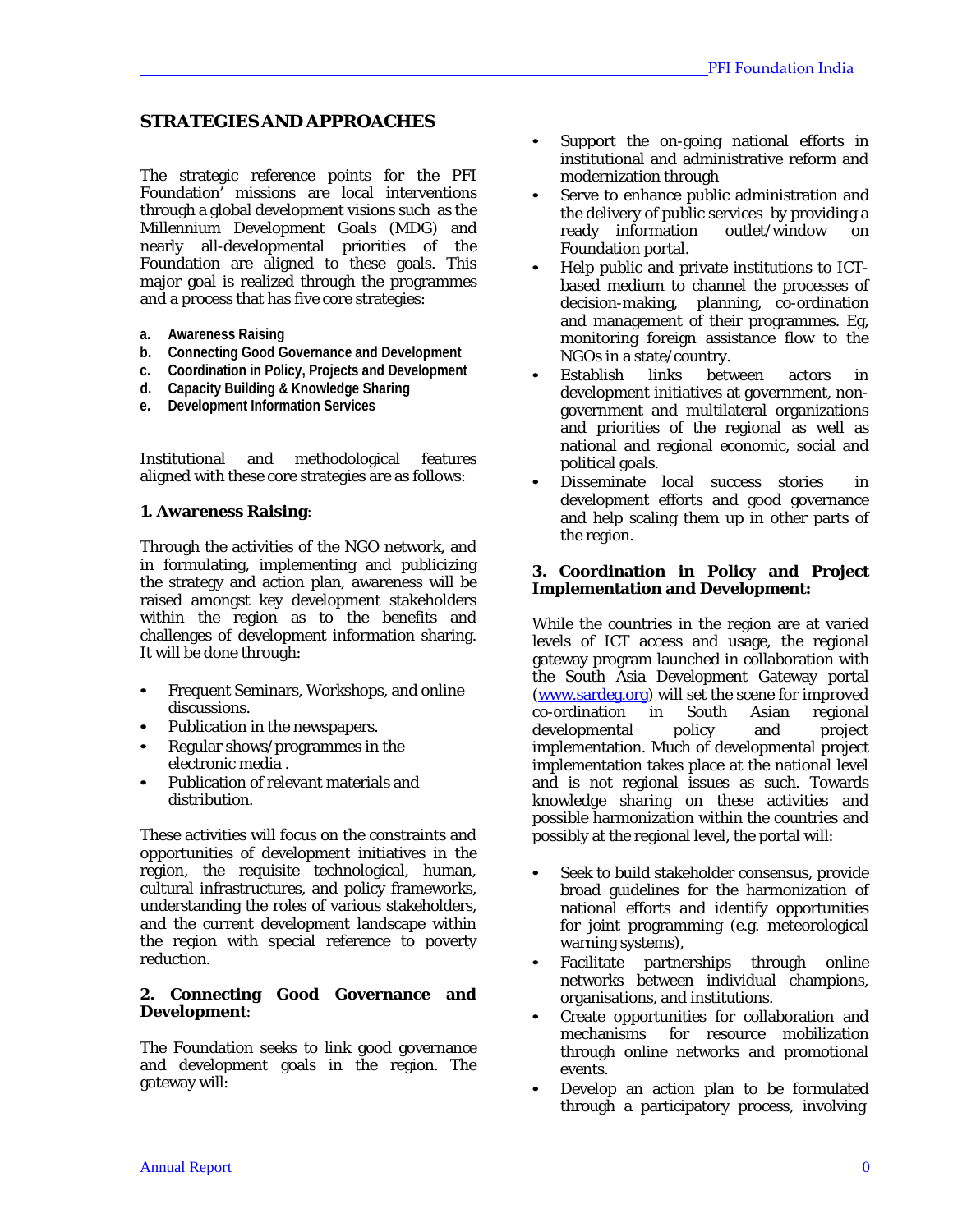consultations with key-actors to strategize development information sharing in the region.

#### **4. Capacity Building & Knowledge Sharing at Regional and National Levels**:

Through the development of an effective regional network of policy and decision makers, public administrators, the private sector and the civilsociety, the Foundation will:

- Share information and knowledge on various<br>developmental activities and developmental activities strategies adopted by various actors and lessons learnt thereof.
- Increase visibility of "best practices" and fostering co-operation on developing common policies and activities.
- Inform the stakeholders, various government and non-government actors to build capacity in regional resource and knowledge sharing.
- Organize events to build the capacity of development planners and implementers in the region with regard to the operational aspects of poverty reduction policy and implementation of initiatives programmes.

#### **5. Development Information Services**:

Foundation will provide a forum for communitybased and local, regional or national organizations to share and exchange ideas, experiences and resources on issues of common interest. In doing so SARDEG will:

- Organise a regional workshop of relevant institutions on development research and create an institutional network for data collection in key areas: infrastructure, sectoral applications (education, health, public and private sector), and the information economy.
- Develop a suggested framework for baseline studies with indicators.
- Disseminate the results of the studies through the internet portal in four components: Indicators and Benchmarks, policy Issues, Human Resources and Applications.
- Create a platform for action research by the development actors as well as institutional researchers.
- Will catalyze the development of new ebased economic development tools by providing information on and evaluations of various web applications and services, notably for e-learning, e-governance, eeducation, e-health, e-jobs, e-communities and e-advisory services.
- 1.2.6. Financial Sustainability: SARDEG aims to become financially sustainable by the year 2009 through various income generation activities like:
- Subscription for web-based service delivery (eg, Institutional admission, hospital appointments, out-sourcing of various licensing and tendering processes of smaller government departments who does not have dedicated ICT facilities).
- ICT related training, and consultancies.
- Creating a corpus fund through international donors.

# **Target groups and methodology**

PFI Foundation' work is concentrated in predominantly poor districts of ASSAM with special reference to Barak Valley. We aspire to work with 1% of Assam's population over the next decade, through direct outreach and in collaboration with other non-government organisations.

PFI Foundation plays the dual role of an implementer and facilitator to achieve its mission. Involves mobilisation of communities in identified clusters, initiation of development processes, supervision and management. There follows a gradual role transformation enabling communities to manage processes and eventual withdrawal upon handing over full controls to communities.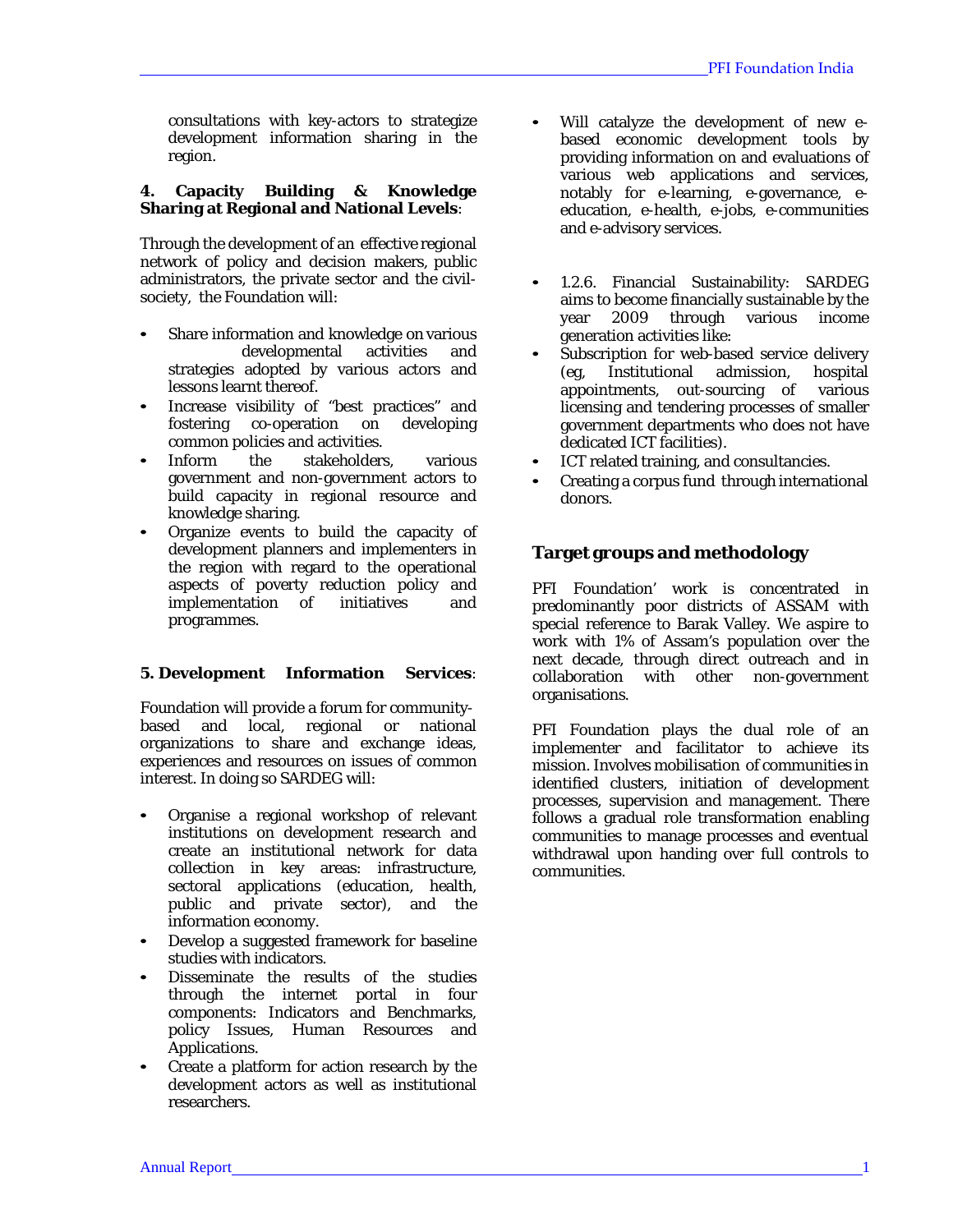#### FOCAL AREA I EDUCATIONAL PROGRAMMES AND SUPPORT

The interventions in education by PFI Foundation aim to ensure that all children are able to access primary education. Where government schools exist, our efforts are towards motivating and mobilising village communities to ensure effective functioning of these schools. In this regards the organization was mainly involved in identifying dropout children from formal schools and making case study of each of these identified children. Efforts were made to find out actual reason of dropout through interview sessions both with the parents and the particular child and it was found that parents<br>pressure. school environment. financial pressure, school environment, financial weaknesses were the reasons for dropouts.The Social Worker, from the organization tried to sought out the problems through counseling both the Parents and the Child. As a result of these efforts there were more than 20 Children were readmitted into schools for their continuation of formal education in different villages of our targeted area of villages.While, dealing with such cases a special attention had been given to Girl Child.

Further, in association with the Barak Education Society, Silchar (Assam) the Foundation sponsors financial assistance for the poor and meritorious students.

# FOCAL AREA 2: FAMILY HEATH CARE AND POPULATION CONTROL PROGRAM

#### **2.1. RURAL HEALTH CARE CUM SELF EMPLOYMENT PROGRAM FOR POOR WOMEN IN INDIA**

Though the majority of preventable diseases and deaths in remote, rural and below poverty line areas of India's northeast (72% of total Population, 50% of them below \$1/day) are due to infections, communicable, parasitic and respiratory diseases and these can be reduced by preliminary check-up and medicines, the health workers (HW), leave alone the doctors, do not want to stay in those villages and communities due to poor communication and living conditions. Several attempts by the government to encourage, compensate and even 'force' the health workers to stay in those villages have

failed as HW like to stay in urban and semi- urban centers for 'better' living conditions.

The idea is to plant in each uncovered remote, rural and poor villages of the northeast India a community women health worker cum entrepreneur in who will start a rural medicine shop and provide preliminary health care at the grassroots level. He will be backed up by training, business startup loan and referral facilities. She will be tied to her business of running the rural drug store, not 'transferable' by the government and based in the communities living with her family there. The strategy is to an employment opportunity for the women in rural areas while ensuring the availability of rural basic health care and the referrals for complicated cases by crosssubsidization.

The project will identify the rural women with necessary education, business-acumen and residential criteria to start healthcare business in selected areas. They will be trained for 6 months in the partner institutions of medical hospital and research. A network of business support system with local banks and medical referral facilities with local hospitals will be established to support them with the starting of the rural<br>drug store cum health facility. The facility. The implementation of the project will be managed, monitored and supported by a team of business, medical and government representatives who will act as mentors the selected trainees. The cross-subsidization of referral facilities as well as community outreach programs have been piloted by HAMM Hospital in Hojai (Assam) but the entrepreneurial orientation to the 'embedding in community' strategy is to be an innovative extension of the program. A basic feasibility study has been done and preliminary results were encouraging for starting such an initiative.

The current approach of rural health mission is to 'appoint' another set of rural health workers by government departments who are motivated more by the 'government job' aspect of the scheme. As usual in rural areas in northeast India, the moment the 'salary' starts coming the so-called village health worker rushes to the nearby urban or semi-urban center to a better living condition for his/her own family member. They are 'government appointed' and hence not apparently 'answerable' to the poor villagers and by greasing a few hands they continue to be the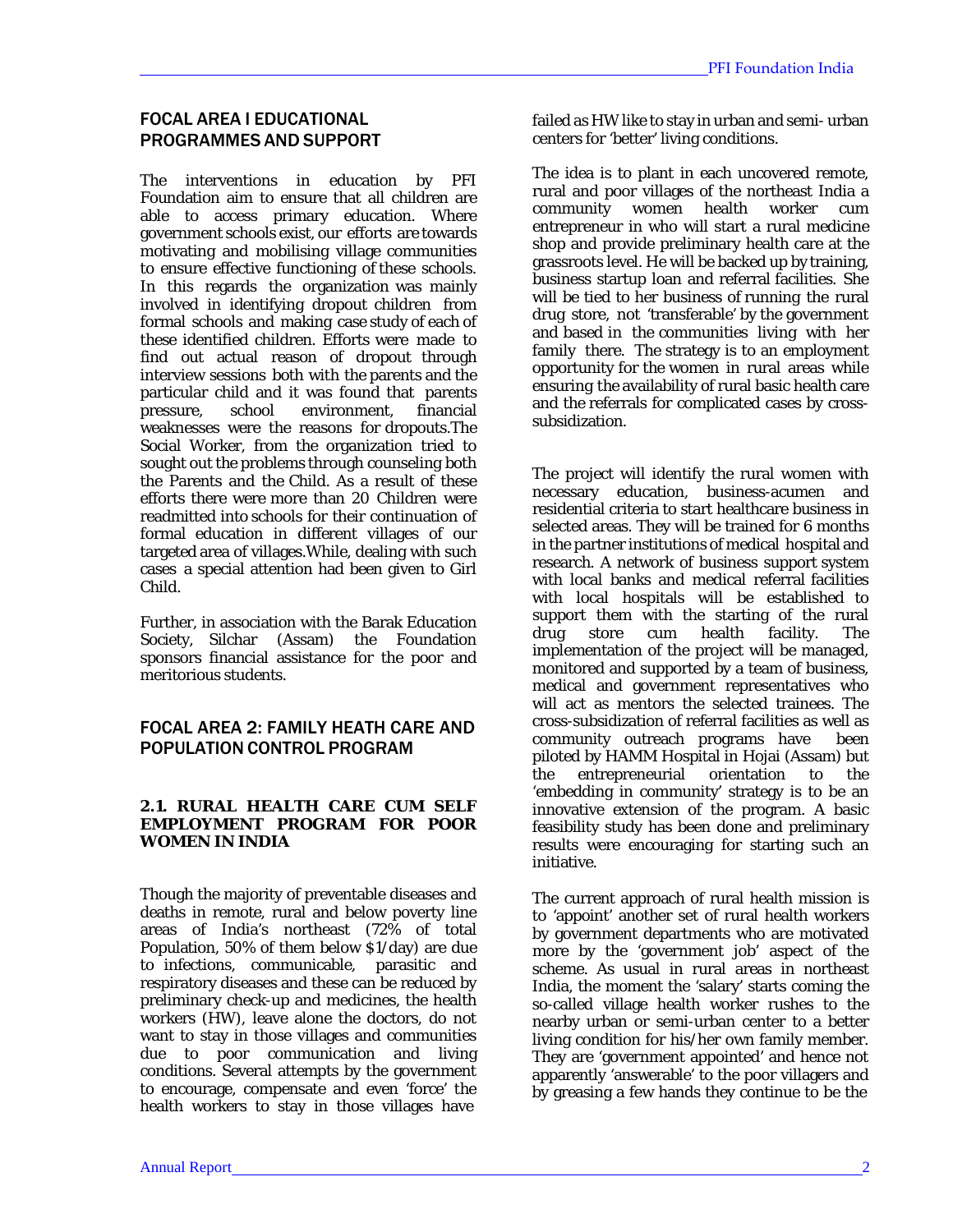'ghost-health workers'. In the present project, the worker is from the village itself, is a women with a family living in the village/community and<br>hence more 'immovable' and above all hence more 'immovable' and above all motivated by the marginal profit aspect of the 'community health store' business. As she is to run the store from the community itself, she has to stay there and provide basic health services to retain her customers.

The idea of cross-subsidization of the health care is not new but we are extending it to the community level to deliver basic healthcare and medicines at the doorstep of the poor. The medicine supply is supported by a network of voluntary drug donations and supply of medicines at an affordable price from resources such as Low Cost Standard Therapeutics, India. The well-tested microfinance system for rural women will be employed.

Local communities are involved right from the beginning to give the community health store lady a sense of community support, customer base and an accountability mechanism. She will work from within the communities and unlike 'government' health workers, she will be personally and traditionally accepted by the communities themselves as one of their own. At the formal level a community support group will be established in each target village to help the starting and day to day operational issues of the rural health store. The community is briefed about the processes and costs involved so that they have a sense of ownership and can check prevent any undue exploitation of the program.

The project is named "EACH ONE – REACH ONE" aims to train and establish 250 village medicine stores operators cum Multi pupose Health Workers (all Women) to cover at least 250 villages and communities creating an equal number of villages health stores within a period of 24 months in 4 batches of training (6months each). Each trained workers are then expected to attend at least 10-15 cases on average in a day, approximately 4000 cases in a year. This will make the ultimate number of beneficiaries (after 12 months of staring the program) approximately 1 million villagers.

Indirect beneficiaries will be her immediate family members due to her stable source of income and all others involved in the supply chain, support services like Ambulance service, clinical and pathological testing services etc. These are also estimated to be around 500

persons per year. Further, depending on her business capability she will also be given proper training and financial help to take up similar enterprises in the adjoining areas.

The physical number of village health stores and the actual number of patent attended to will be the prime quantitative measure of the project's success. On the qualitative side periodical feedback and evaluation mechanism will create another benchmark for the project's success.

The projects success will ultimately crossverified from an drop in the number of cases referred to the urban health centers/hospitals as well as a decrease in the rate of infections, communicable, parasitic and respiratory diseases in a target area/community.

The essence of the project is a business plan to set up rural health stores with a motivated rural woman to run her store with proper medical training as well as entrepreneurial skills. She has to stay in the village with limited margin of profit from the medicine store and also serve the local community with basic healthcare, With initial business establishment cost coming as a loan she has to repay the amount in installments from the earning of the store so as to become the 'owner' of the store in the long run. The challenge is to find such a suitable person and to provide that initial amount. The organization will provide the initial investment costs for businesses while the DM funding is aimed at providing training cost and operational cost of creating a support network of mentors to guide the trainees. Once the initial 250 are set up and the loan-repayment starts, the next batches of training will be sustained from the recycling of that amount for expansion without any external funding.

PFI Foundation India has experience in piloting rural healthcare programs and free medicine supply camps in Assam (India) since 2003-2004 with the help of local communities. The primary partner in this project HAMMHRC is running a specialty hospital and research center with community outreach activities since 1986. We would join hand together in this project to make it a success.

Lack of mass health insurance in India makes 'out-of-pocket' health expenditure very high in India for remote states where health facilities are far away. In northeastern states the basic healthcare is often unreachable because of the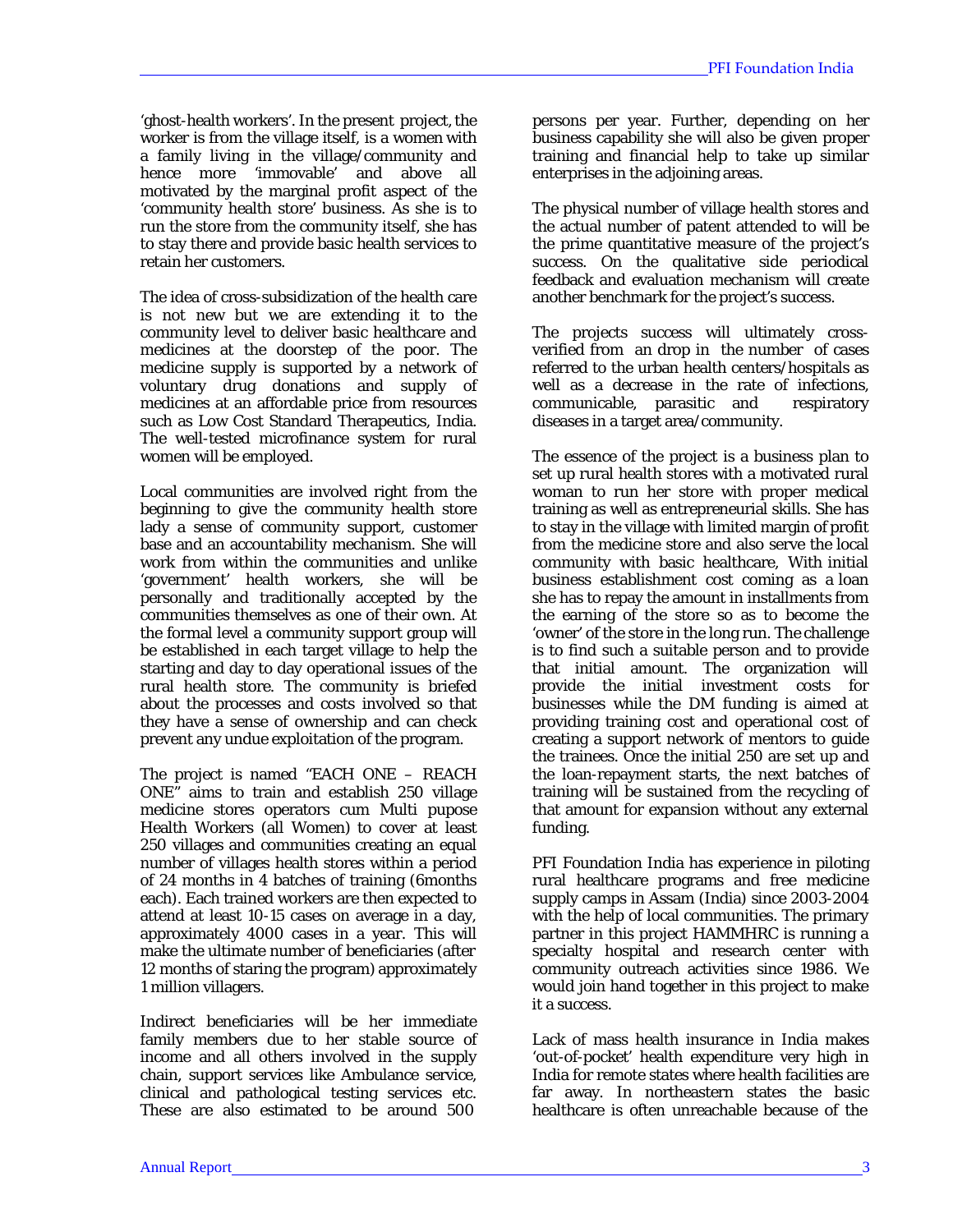difficult terrains of the region and absence of a preliminary point of healthcare service in remote areas. This project can be scaled up in other countries/regions where such geographical barriers prevent outsiders to stay and provide the basic healthcare services as well as to act as the referral initiator to a network of specialized services elsewhere. The business skills of ordinary rural housewives, especially in matriarchal communities of Northeast, are still untapped for health sector.

The quick recycling process of the initial investment after the 6 month training & 18 months operation gives the project fast multipliers affect @ 250 every year. This project can be very easily replicated in large scales in other poor, remote and unreachable parts of the hilly and tribal states in India.

**2.2. SOUTH ASIAN RESEARCH INSTITUTE FOR MEDICAL SCIENCES (SARIMS) - A PFI Foundation (India) Initiative for South Asia**



The deadline of year of 2015 set by the Millennium Development Goals (MDG) is drawing near and many of the health goals remains as a distant mirage for the South Asian region. Primary health care, as a paradigm, has

been lost on the way. To improve the prevailing situation, the problem of rural health is to be addressed both at the local (national and state) and at the regional level a in a holistic way, with genuine efforts to bring the poorest of the population to the centre of the attention pulling<br>together healthcare resources from the healthcare resources from the countries. It is this resource sharing objective that drives this initiative for establishing a research institute for medical sciences in Northeast India that will serve the entire South Asian region.

In a developing country such as India, Nepal or Bangladesh where an optimal level of health service is a dream to many, there are far too few medical research, health workers training institutions. With a limited number of available training institutions, it is nearly impossible to train large numbers of medical officers and paramedical workers and conduct quality research in medical sciences so as to reach the benefits to the millions of poor in the region. Medical education in this region is based largely

on the western model and unfortunately, both undergraduate and postgraduate curricula fail to match local health needs. Thus, products of such a system are mismatched with the existing expectations of the local patients and prevalent complicated diseases. Doctors find it difficult to tackle many problems in their work situations.

#### **Research in Medical Science**

The increasing requirements for locale-specific research in medical sciences and corresponding need for a large number of researchers in the area, as well as the necessity of continuing education of research professionals have led to the concept of regional research institutions in health sector. While a few countries like Europe have initiated such programmes, in India, health research courses offered are few and offered by a limited number of higher institutions

#### **Challenges and Issues**

For effective and efficient health care delivery, especially in rural areas and urban slums, research studies on of various areas of medical sciences and diseases have always been emphasized by health sector. Though, as noted above, a few countries including India have initiated professional institutions of higher research in medical sciences, there is not adequate data to assess its impact of the programs at this time. It is still our belief that the most important challenge of training and reorientation of middle and junior level health workers of government organizations and NGOs can be best met through a learning program that encompasses both regular professional courses (MBBS, MD, MS etc) as well as application of modern research technologies in the health sector. The future challenge therefore includes provision of qualitative need-based health education and research programe to a variety of heterogeneous clients. However, certain issues need to be addressed and considered for successful application of distance education programs for health professions:

1. Since health sciences deal with life and death and are therefore are more skilloriented (rather than more knowledgebased), it is felt that providing basic beginning or early training in the field of health may not be feasible through distance learning. Being an innovative and flexible system, and having the ability to respond to emerging training and educational needs,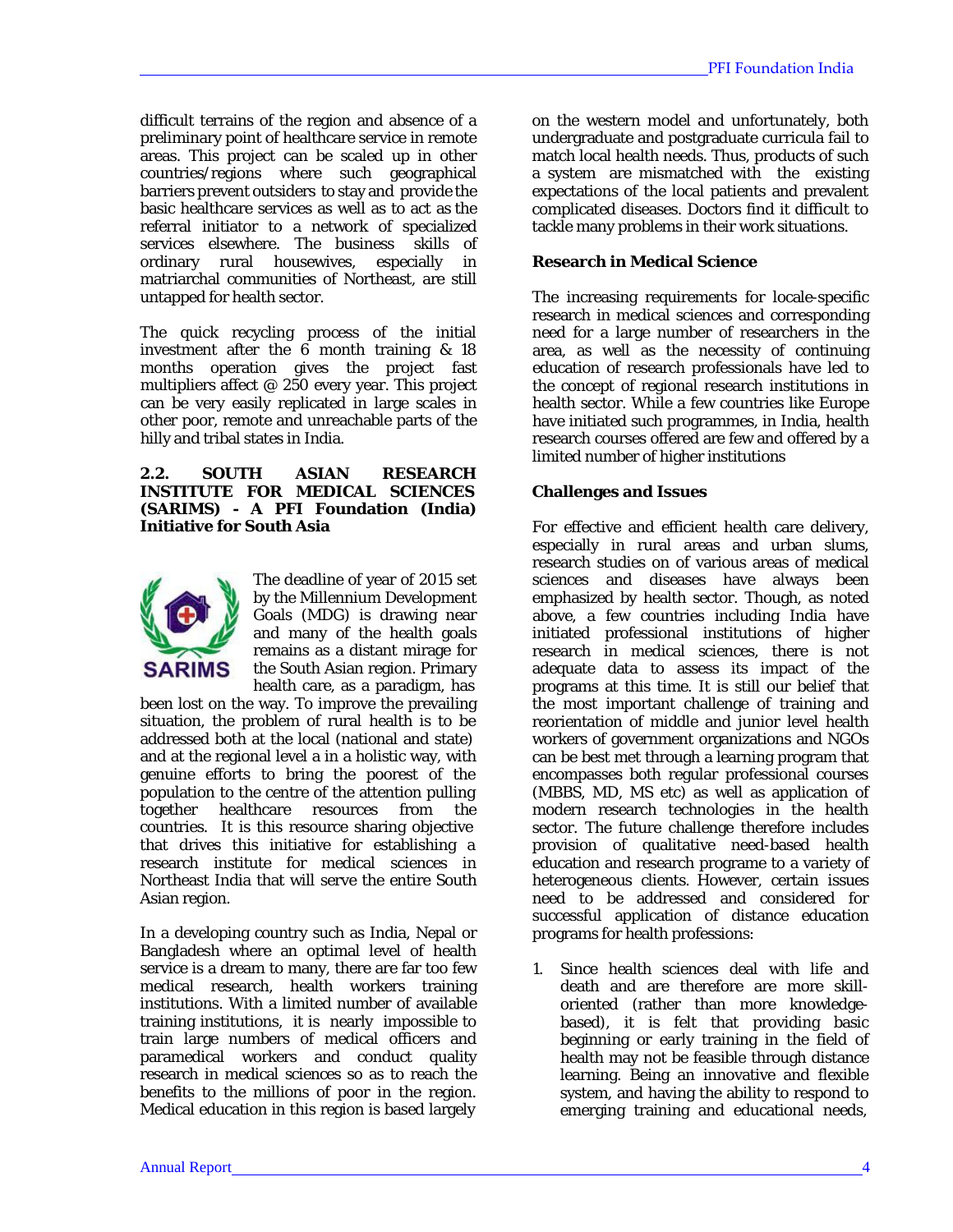distance education is more appropriate for in-service training of health personnel.

- 2. The academic programs have been confined to a limited area of health education and training. In order to meet the diversified and emerging needs of health workers, the programs and courses have to go beyond medical graduates to include a wide variety of need-based functional areas ranging from simple awareness programs to more complicated skill-oriented courses on epidemiology and health economics.
- 3. Application of sophisticated communication technology has to be done cautiously, keeping in view clients needs, cost, media behavior and infrastructure and facilities at the receiving end. In the developing countries including India, audio and television programs seem to be more feasible and promising. Furthermore, multimedia packages need to include a large amount of hands-on and field experience.
- 4. An issue to be deliberated is the provision of student support services for research to be conducted by rural health workers and professionals. While compulsory counseling and extended contact increase the effectiveness of programs, these on the other hand pose problems to both providers as well as the receivers of health education. More practical-oriented courses need to have compulsory built-in face-to-face components; and work centers or practice centers at grassroots level with required instructional provisions would be more feasible than regular study centers.

## **Need of the Project:**

South Asian countries are very diverse in terms of personnel education, training and research capacity on medical sciences. While India has a vast human resources development infrastructure for health sector, its neighboring countries lack such training infrastructure and face an uphill task on training their health personnel to able to meet the targets of MDGs. In line with the South Asian Association for Regional Cooperation (SAARC) declarations on knowledge sharing, the present project aims at meeting this challenge in health sector by creating an advanced regional research institution for SAARC forming a cluster with India.

The idea is to use modern research tools and training programmes innovatively reducing time and cost in the health personnel training that will ultimately benefit the millions of poor in the target countries. While tapping on the capacity of Indian medical institutions and forming a network with similar institutions in the three neighboring countries.

Against the present world scenario and the needs of research on medical sciences for the people living in SAARC region, a long awaited step should be creating a modern center of academic excellence at the regional level. It is absolutely necessary for the new medical graduates to acquire not only higher education but also adequate research skills to survive in a very competitive global market today.

PFI Foundation (India) in collaboration other partners shall take up this noble mission to establish a South Asian Research Institute for Medical Sciences in the Northeast India. The Foundation is committed to provide necessary land and facilitate administrative processes for the establishment of the institute.

## **The SARIMS Project**

The importance of medical research can not be over emphasized for Indian subcontinent as of scarcity of economic resources. To give a concrete shape to this ambitious proposal, a think tank of international academics led by the PFI Foundation and representative of the other<br>institutions initiated discussions with institutions initiated discussions with community leaders across the country to work out an action plan to start such an international institute and considered the feasibility of such a venture. It is agreed on the merits of establishing such an institute and in response PFI Foundation India set up a Technical Advisory Committee (TAC) to study the needs and feasibility of setting up a South Asian Research Institute for Medical Sciences to particularly serve the marginalized population in the northeastern state of Assam. The state and the region as a whole deserved special attention due to the fact that though it has the largest concentration of marginalized tribal population and there is not a single international level institute of higher research in medical sciences even after more than six decades of India's independence. The first stage of the process involved an analysis of the current state of higher education in the regions including the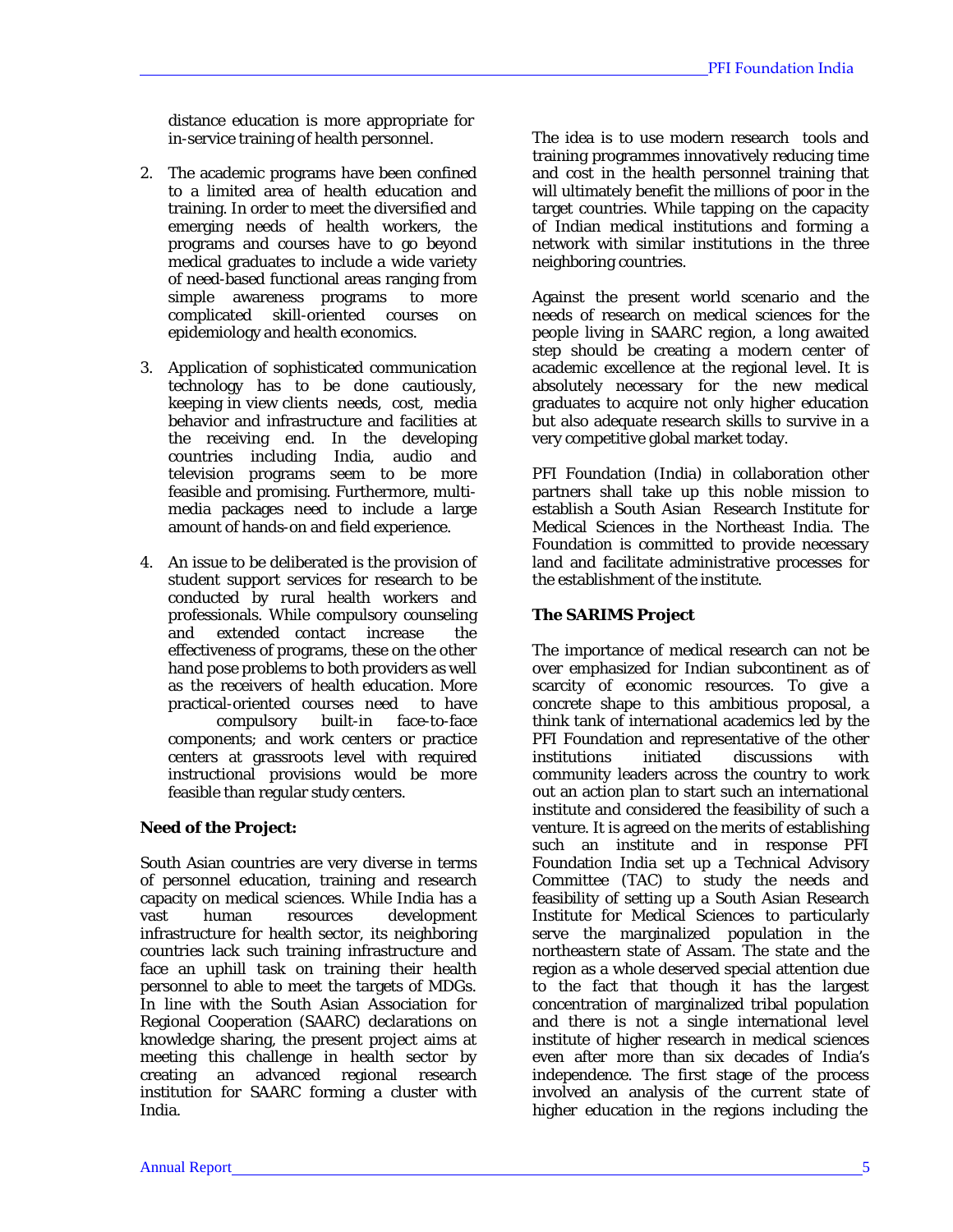seven small sister states around Assam. The Committee reviewed the types of "provider" institutions, the programmes offered and the modes of delivery, the nature of interinstitutional relationships, the availability and use of information and communication technologies (ICT), and the aspects of higher education needs voiced by the communities and various stakeholders.

The TAC also reviewed the stages of development of higher medical education noting that it has emerged from the application of ICT in the context of education and business. The change in social and economic forces needed for the emergence of a modern self- reliant community was documented as well. The TAC concluded that the creation of a South Asian Research Institute for Medical Sciences could benefit the population in the region by:

- Enabling the community to be "players" in the social and economic upliftment and poverty reduction in general by attaining higher technical education specially in areas of ICT and business.
- Acting as a facilitator in helping the educational institutions of other small states form the subcontinent to share existing course materials, develop new ones, plan new programmes for joint delivery and market existing programmes in content areas where another institution has unique resources.
- Enabling access to professional knowledge that would provide a competitive edge for the remote communities.
- Providing services that enable students to plan programmes and take courses from a variety of quality-assured programmes and ehance their self-employment capacity through establishing small enterprises.
- Providing accreditation systems to develop quality standards in education for the medical institutions , and ensuring that they are met.
- Enabling medical community in general to have access to research and development capacity through which they would be able to assess various innovations involving ICT applications.

#### **The Vision**

The vision that emerged for a South Asian Research Institute for Medical Sciences is one of a pioneering center of excellenvce in medical sciences, enabled by appropriate ICT applications, working together in practical ways to plan programmes, develop the required courses and ensure the delivery of those programmes and support services to students to gain employment in a competitive market.

## **Objectives of the Proposed Institute**

- 1. To provide a vehicle for the research in medical sciences for the benefit of the poor, remote and marginalized communities living in India and the sub-continent partculartly through the use of emerging technologies that are needed to provide advanced education in technology and business.
- 2. To provide leadership in the planning, design and delivery to learners of programmes, curricula and courses that are pertinent to the human resource development needs of the medical sciences.
- 3. To provide support services to research students, which would include assessment of current skills and knowledge, advice regarding academic plans, quality-assured access to courses, record of learning and the provision of resources where these are available from other organizations.

#### **Progress so far**

During the year 2011-12, the Foundation developed a Detailed Project Proposal (DPR) for the SARIMS project at the cost of 25 Million rupees (250 Crores). Detailed estimates have been prepared and submitted to Ministry of Finance for declaration under Sec 125/18(A) .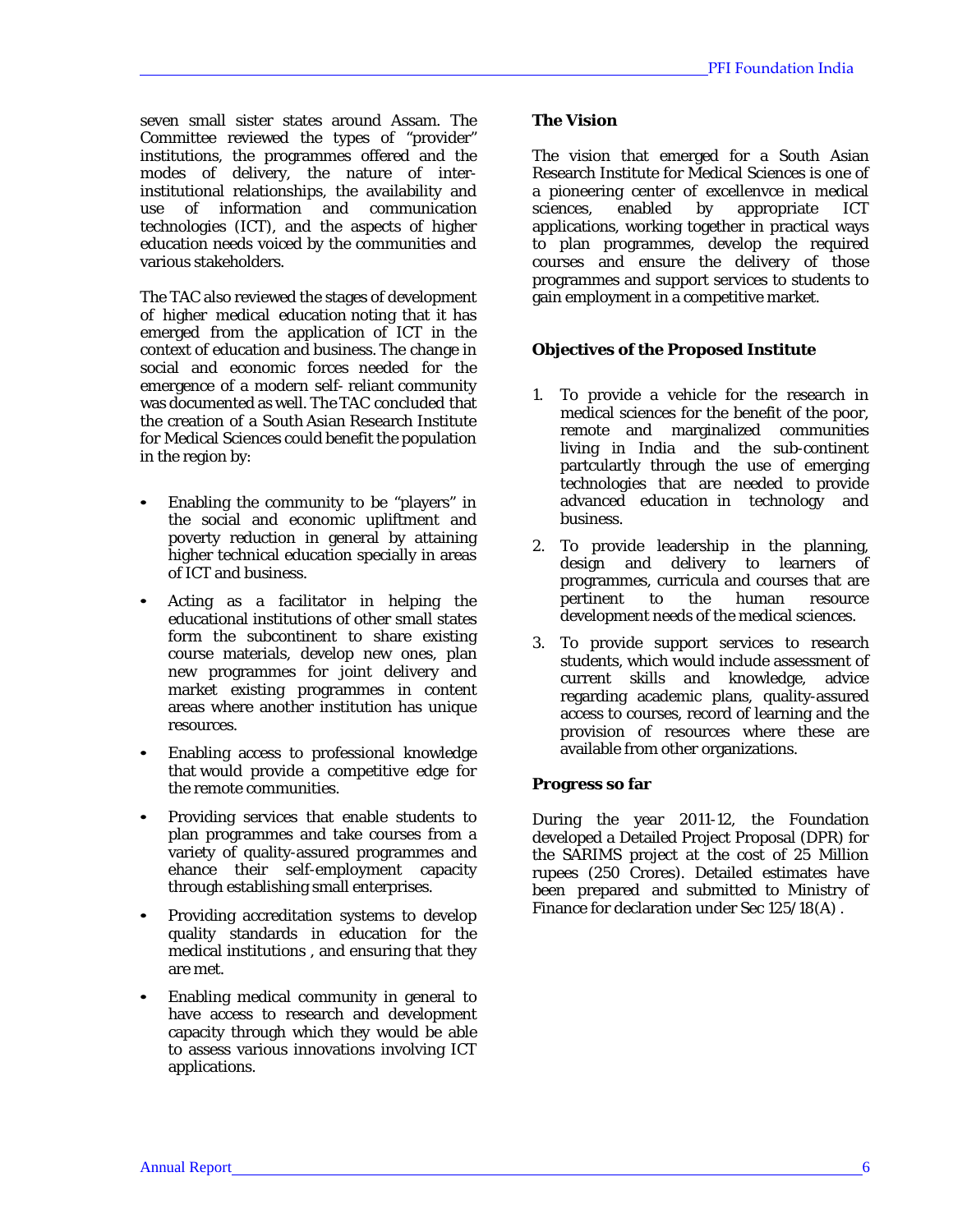# FOCAL AREA 3: BOOKS PROMOTION



The Foundation operates a rural library cum reading room at Silchar based on the personal collections of late Prof Fokhrul Islam. During the year 2011-12

the library collection was further enriched by addition of many new volumes by the Executive Director.

# FOCAL AREA 4: RURAL DEVELOPMENT AND POVERTY ERADICATION

The starting point of all PFI Foundation' activities is the community. Development of community based management systems is vital for enabling gradual transfer of responsibilities to the community. To improve the economic condition of lower income group of rural areas, the organization has started its first step as creating awareness among youth to form Self– Help-Group for self sustainability and economic reliance in the late part of the year 2003.For said purpose, the organization had been conducting meetings with different groups of youth in different places of Patherkandi in Karimganj district of Assam. The main aim behind the conducting of these meeting was to make them aware of SHG, its formation procedure and its benefits.

In the area of rural development and poverty reduction, the Foundation aims to:

- Enable creation of appropriate living conditions, including protected drinking water, sanitation.
- Enable creation of adequate common infrastructure including community halls, grain stores, communication systems etc.

PFI Foundation' intervention in the rural infrastructure sector focuses on mobilizing communities to pool resources to create basic infrastructure for sustainable development. People contribute labour and locally available materials. In this regard, the organization in collaboration with Kabaribond Nabajagaran Club, Patherkandi, revived and ran the

Kabaribond Water supply Scheme from 23rd May 2011-December 2012, which was close down due to lack of fuel.

To improve the communities/villages communication system, the organization was always extended its helping hands to communities/villages from time to time. As a example of that on 2-5 Jan, 2012, the organization in collaboration with Kabaribond Nabajagaran Club repaired the 5.5 kms road from Patherkandi to Mukamtilla village.

#### **4.2. Rural Technology Institute in Northeast India:**



The Foundation has set up a Rural Technology Institute at Vill Alamkahnai, Near Nilambazar, Dist Karimagnj Assam to impart vocational skill training firthe rural youth. The centre building has been constructed at the cost of approximately Rs 15.00 Lacs donated by IRW, Mauritius. The Foundation procured the necessary land for the institute amounting to 5 Bighas.

A Technical Expert Committee (EXCOM) set up by the State Rural Technology Promotion Council (SRTPC), Assam reviewed the state of economy, specific causes of poverty and backwardness in the region. It noted that the change in contemporary economic environment ("poor to poorer and rich to richer") forces the marginalized communities much more backward within the same country. Thus a farmer in Nagaland is much disadvantaged in terms of training, information and infrastructure compared to his counterpart in Haryana or Punjab. It is, therefore, recommended that the Northeastern region could benefit by:

• Establishing a Rural Technology Institute to enable the rural communities to be "players" and stakeholders in the social and economic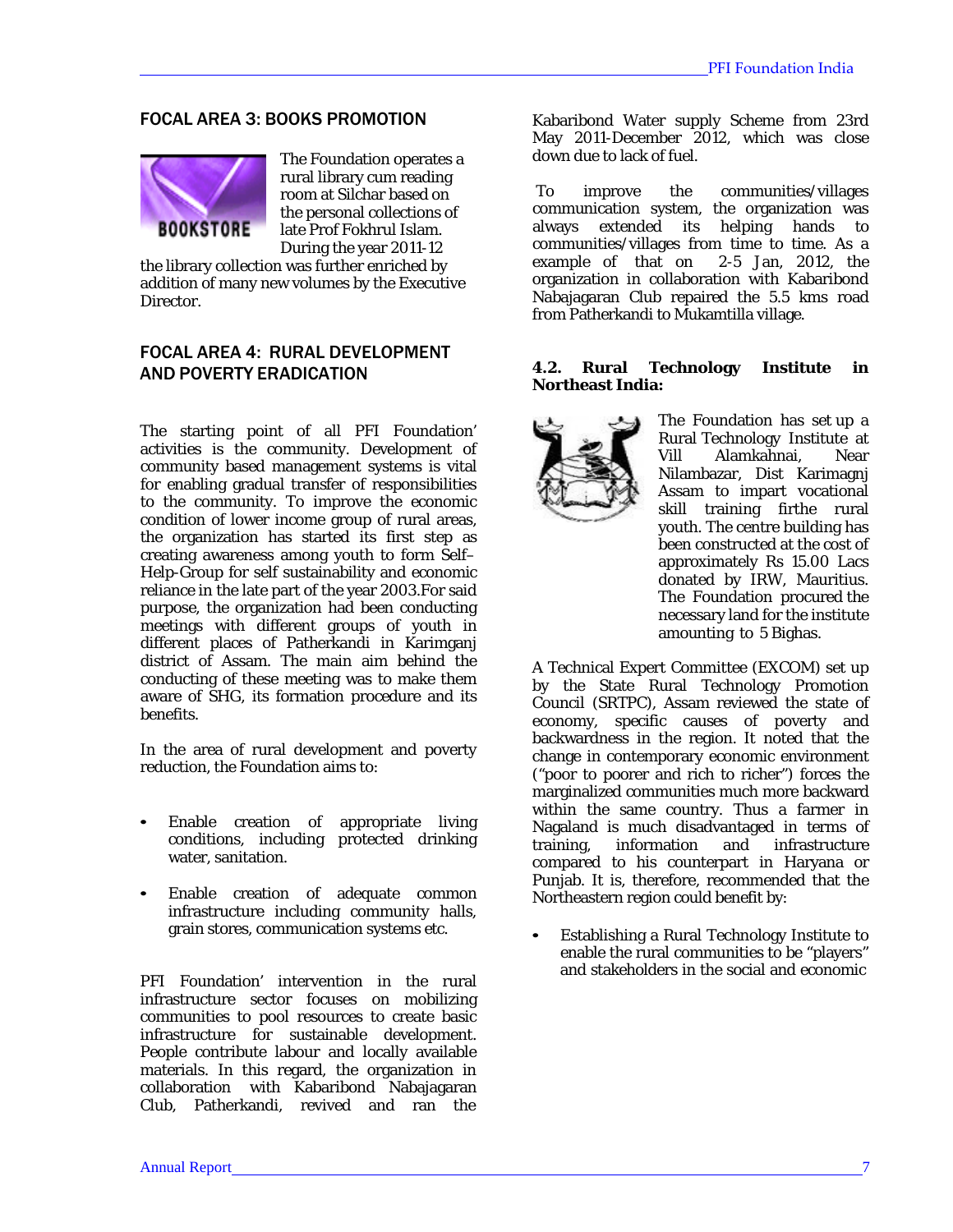upliftment and poverty reduction by utilizing new technologies and availing business development assistance.

- Providing a single-window facilitation Institute market research, financing and technical expertise in areas where Northeastern stales have unique resources.
- Enabling access to professional knowledge that would provide a competitive edge for the rural communities.
- Providing services that enable rural unemployed youths to plan and take appropriate 'tailor-made' programs from a variety of central and state government agencies in one place with minimum formalities and paper-work and enhance their self-employment capacity through establishing small businesses.

• Enabling rural communities to access research and development on new technologies suitable for realities of rural areas.

The following basic assumptions are made for this mission:

- Collaborative action is essential between government bodies overseeing development, technical and entrepreneurial training, micro-financing mechanisms and civil society organizations.
- Initiation and management of such a<br>mission requires strong, committed committed leadership and national support.
- Rural communities will continue to lag behind in poverty unless there are interventions that increase the capacity of the community to participate in a competitive market more strategically.
- Access to infrastructure in the region will continue to improve.
- The application new technologies will likely increase institutional costs unless there is a clear understanding and analysis of the objectives to be achieved and matched by a revenue return from a paid up portion of the service provided by the facility and support from international donors who will share costs on multilateral basis.

The proposed Rural Technology Institute is driven by a long-term vision of building technical skills and services sector and creating a regional trade hub in the Northeast with international links with bordering countries. The Institute will be committed to reducing rural

people's poverty level by producing skilled people and entrepreneurship development assistance and services to the region as a whole. Four features of this vision are underscored:

- The proposed institute is not being proposed as a institute in the conventional singlecampus institutional sense. It will, in fact, be a "integrated collaborative network" of several institutions – training centers, universities, polytechnics, and engineering colleges across the region.
- The proposed institute will carry out its functions by optimizing ICT applications, particularly those that enable the creation and deployment of content databases based on learning objectives. It is therefore a bold and challenging vision that has the promise of enabling the learners to become information hubs in the rural communities.
- The programmes are expected to be tailored<br>to the realities of the learners learners infrastructural and marketing opportunities of the region to better serve the prevailing employment and economic conditions of the region/communities.
- The proposed institute will be as much<br>concerned with "adding value" to concerned with "adding value" to conventional formal instruction as it is with providing the community with a means to gain successful employment in all possible sectors embedding them in rural communities and reversing the urban migration.

# **RTI MISSION**

The prime objectives of the proposed Rural Technology Institute are to examine and train rural youths on the new technologies suitable for rural areas and that are being used in other parts of the country by the rural industries. It also aims to identify and develop appropriate Technology and get it accepted and adopted by the rural communities with the help of dissemination of information, networking with local institutions, NGOs and communities.

However, within the broader objectives of the<br>vision, the proposed regional **Rural** vision, the proposed **Technology Institute** will be to:

• Examine the existing status of technology to assess its employment potential and engage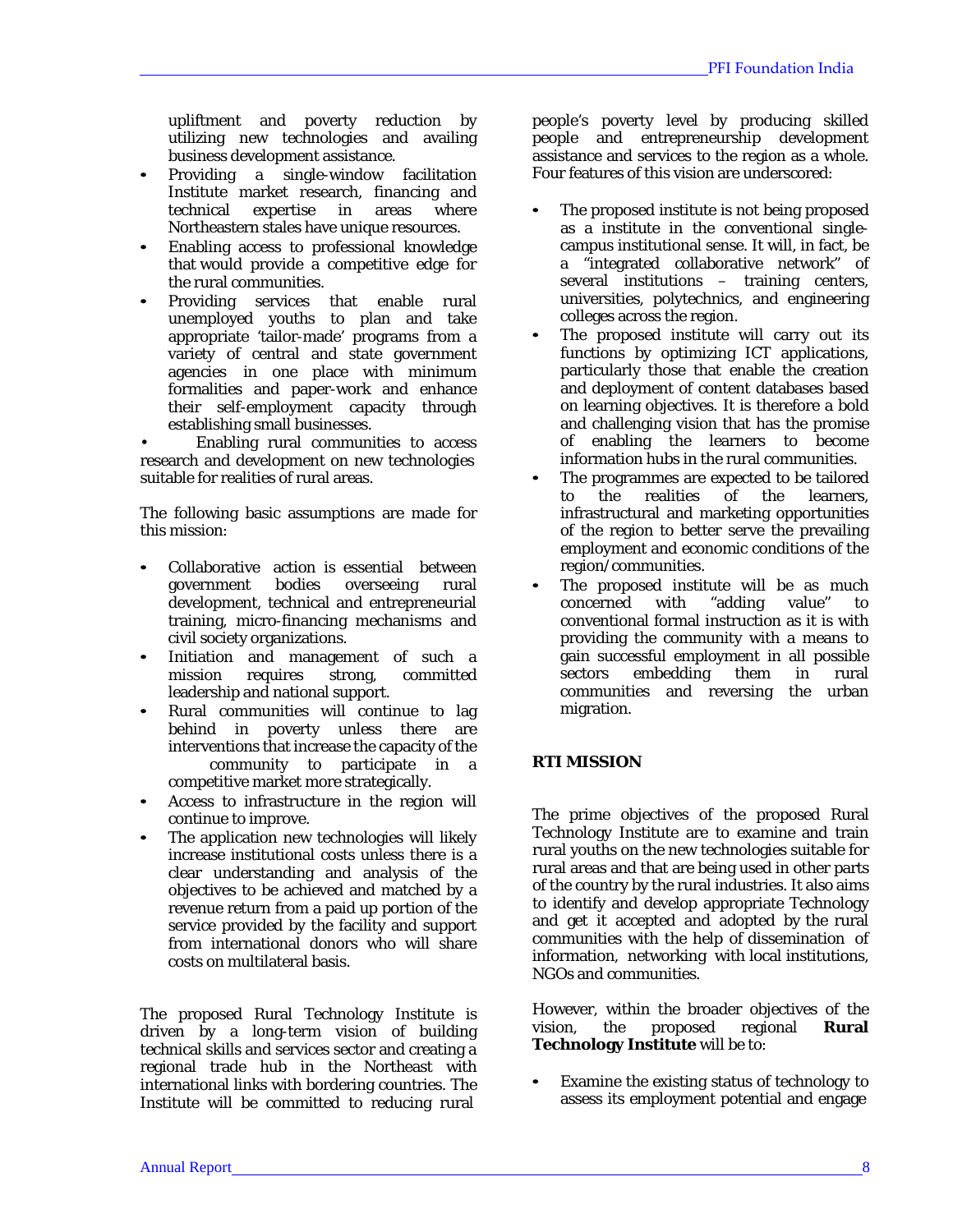in income-generating activities with a view to creating awareness of lucrative investment and build entrepreneurial skills in rural areas.

- Identify Appropriate Technologies and transfer through various media of communications.
- Monitor the on-going  $R \& D$  in technology and test its application and suitability to local conditions
- Undertake pilot projects of proven but untried technology.
- Introduce more remunerative new economic activities through rural youths with advanced skills for capacity building at the community level.
- Promote the concept of Appropriate Technologies among the Technocrats, Professionals and Academic Institutions and at the policy level in Government and Non-Government organizations.
- Promote research and motivate young professionals to accept Rural Development as their future career.
- Equip To disseminate the results of research through teaching, seminars, conferences, public lectures, publications and other appropriate means.
- Provide consultancy services to government, industry, the private sector and the community at large
- Contribute to the cultural, civic and moral training of the youths in the region against separatist actitivits and to participate actively in the economic and socio-cultural development of the Northeast.

# FOCAL AREA -6: YOUTH AFFAIRS & **SPORTS**

Adolescents account for one-fifth of the world's population, and the number are rising. In India, they constitute 22.8% of the population (according to the Planning Commission's Population projections). This means that approximately 230 million Indians belong to this age group.

Realization of the need to invest in development and empowerment of Youths and Sports let the Foundation to start a project in 2011-12 to meet the urgent need for stimulating action for development and empowerment of adolescents, particularly from the economically and socially neglected/backward sections of society. An important means of doing so is to provide encouragement and financial support to agencies who have an interest and capability to do so.







**MAJOR GOALS** • To build and develop an environment which

Annual Report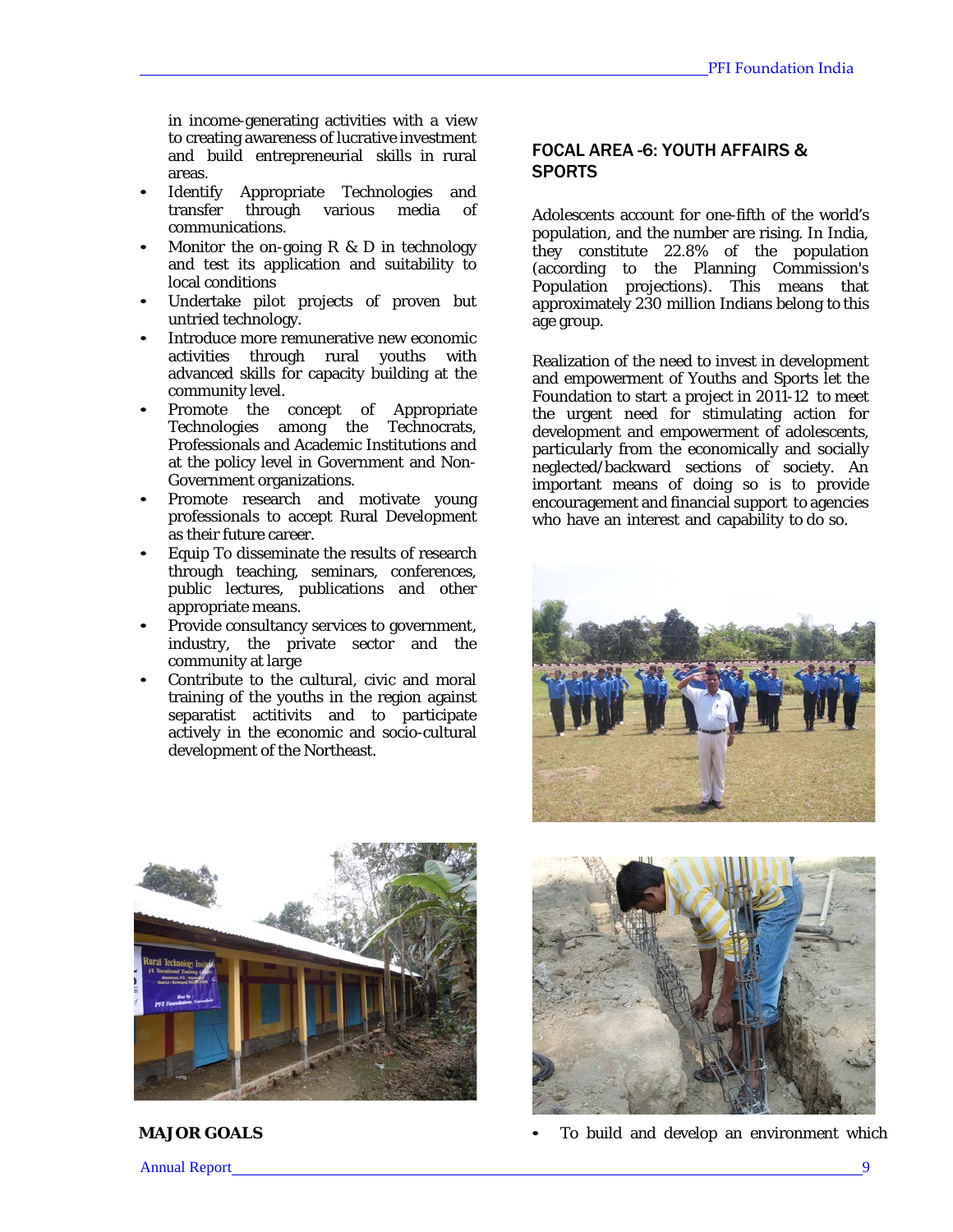recognises the special needs and promise of the adolescents in the country and provides for adolescent friendly services;

- To sensitise the stakeholders, i.e., parents, teachers, government functionaries, the media, the community, the youth, as well as the adolescents themselves, about the needs, problems and promise of the latter through sustained awareness building and advocacy;
- Through exchange of ideas and experiences and other appropriate activities to build the capacity of NGOs and youth functionaries under the Government dealing with adolescents;
- To selectively identify and financially support NGOs and governmental, agencies to take up programmes of development and empowerment of adolescents; and
- To develop an adequate information and database on adolescents to encourage research and publication and to promote technical resource support for various programmes under this Scheme.

## FOCAL AREA – 7: WOMEN WELFARE



In spite of the new opportunities that Information Technology has offered to women, one can<br>only be cautiously be cautiously optimistic. The success of

women has so far been limited to a handful of (mostly Asian) countries. The beneficiaries are generally from urban areas, whereas the majority of women, even in the high profile Asian countries, live in rural areas where connectivity is rare or non existent. Women are generally engaged in meeting local and family needs and are overwhelmingly not linked to a global digital economy that is essentially geared to trade and anchored in market transactions.

Exclusion implies missed opportunities and a widening of the gap in material well-being between the excluded and the included. Since women form the majority of the poor in most developing countries, exclusion affects more women than men.

Therefore, the Foundation felt a strong need to study the strategic challenges and opportunities

from a gender focus to analyze the prospects of IT based commercial enterprises for women. During 2011-12 the Foundation launched a major study (under a doctoral research support programme with Gauhati University) led by Ms Sahida Bahar, Registrar of the Foundation, to conduct an analytical research on women's ITbased commercial enterprises, through representative samples of ICT enterprises, and presents a matrix of challenges and the prospects<br>faced by women entrepreneurs from faced by women entrepreneurs commercial and poverty alleviation perspectives.

#### **PPROGRESS SO FAR**

Swasti Mitter (2001) dealt with an agenda for research and action for advancing women's employment and livelihood opportunities in developing countries in the ICT-related sectors. She explored the possibility and potential of ICT in bringing gender equality in the world of work, be that in employment or in trade and commerce. Her research highlighted a case for distributive justice for women and the productive efficiency of their countries. She surveyed the current position of women in the digital economy.

Richard Duncombe et al in their handbook entitled Supporting Women's ICT-Based Enterprises specifically researched select cases of women's ICT-based enterprises; specifically micro- and small-scale enterprises (MSEs) in developing countries in order to highlight the ways of harnessing digital information and<br>communication technologies (computers, communication Internet, software, etc.) for socio-economic development. They focused on how women can derive immediate and direct benefits from ICTs: jobs, income, skills, empowerment with an aim to deliver more and better women's ICT-based enterprises.

United Nations Division for the Advancement of Women in its seminal research report on Gender Equality and the Empowerment of Women through ICT under a series called Women 2000 and Beyond (2005) .that provided a summary of critical gender equality issues related to ICT and development and outlines botential opportunities for women.s economic, social and political empowerment. Key strategies and tools to address the gender digital divide in national and international contexts are presented. Examples of good practice on gender equality and ICT are elaborated throughout the report. It focused on the two-fold need to address the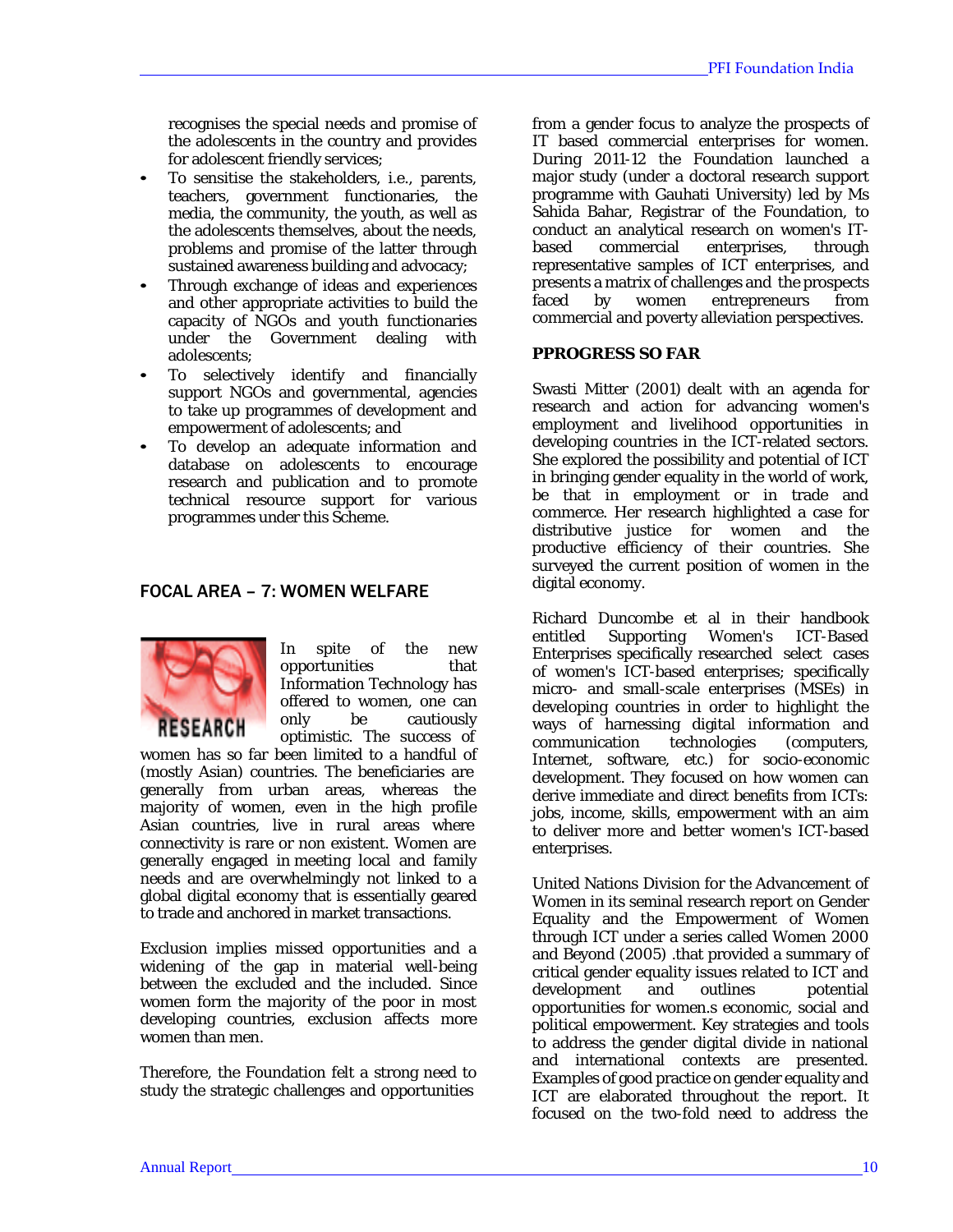gender divide and reduce inequalities related to ICT and to identify ways to proactively and effectively use ICT to promote gender equality and the empowerment of women.

The Women's Enterprise Strategic Framework is another major global research published by the UK Department of Trade and Industry to provide a collaborative and long-term approach to the development of women's enterprise in the UK. The research encouraged the sharing of good practice for women's enterprise are under development and prepares the ground for change in a number of areas that affect women's enterprise – from education to the financial and business support environment. It highlighted ways relating to the provision of business support and access to finance.

S. Gothoskar (2000) researched the biological and social roles of women as mothers, homemakers and careers circumscribe their ability and opportunity to function on an equal basis with men in most economic spheres. It contextualized the position of women in traditional occupations and sectors, loosely described as the Old Economy, and observed that the situation is likely to persist even in the socalled Digital or New Economy. Women often find it difficult to engage in to establish businesses in telekiosks or cyber cafes often eludes women who do not have the same access as men to family property or institutional finance. Women also have to face greater barriers than men in obtaining education and training that can equip them with computer literacy, English literacy and business skills.

The main advantage of the women's home-based IT businesses is that networking opportunities could, in an enabling environment, make these endeavors profitable rather than marginal. The potential to earn income at home while raising a family – with the technology to communicate inexpensively with customers around the world, and handle accounting and order processing online – makes the Internet an attractive working tool for women. Yet, for the majority of women in Asia, Africa and Latin America, it has proven difficult to realize this potential in view of barriers in access to challenges that are related to technologies, language of the Internet, credit or finance, technical and business skills and lack of information on trade & customs regulations.

The Beijing Declaration and Platform for Action adopted at the Fourth World Conference on Women in 1995 drew attention to the emerging global communications network and its impact on public policies, as well as the attitudes and behavior of individuals. It called for the empowerment of women through enhancing their skills, knowledge, access to and use of information technologies. It also included a strategic objective: Increase the participation and access of women to expression and decisionmaking in and through the media and new technologies of communication". Based on knowledge and experience that had emerged in the previous five years, the twenty-third special session of the General Assembly, held in June 2000 to review progress in implementation of the Platform for Action, recognized that IT had created new opportunities for women and contributed to knowledge sharing, networking and electronic commerce activities. Member States acknowledged that poverty, lack of access and opportunities, illiteracy (including computer illiteracy) and language barriers prevented women from using IT, including the Internet. Steps were proposed to ensure that women benefited fully from IT, including equal access to<br>IT-related education, training and education, training and entrepreneurship opportunities and equal access as producers and consumers of ICT through public and private partnerships.

During its forty-seventh session in 2003, the UN Commission on the Status of Women recognized the importance of this issue and considered the topic, Participation and access of women to the media, and information and communication technologies and their impact on and use as an instrument for the advancement and empowerment of women". This was the first time that the Commission had directly focused on the issue of IT and the empowerment of women. The Commission adopted agreed conclusions which addressed women's equal access to IT-based economic activities and employment, such as through telecentres, information centres and business incubators.

Rodwel Foundation, Zimbabwe started in 1996 and registered as a women's co-operative by ten women. The women purchased computers for the project after pooling their finances and with partial assistance from TIPS/UNDP. The aim of the co-operative was to set up a project for the benefit of women, by women, to train women in the use of computers and their benefits. The initial capital required to set up Rodwel was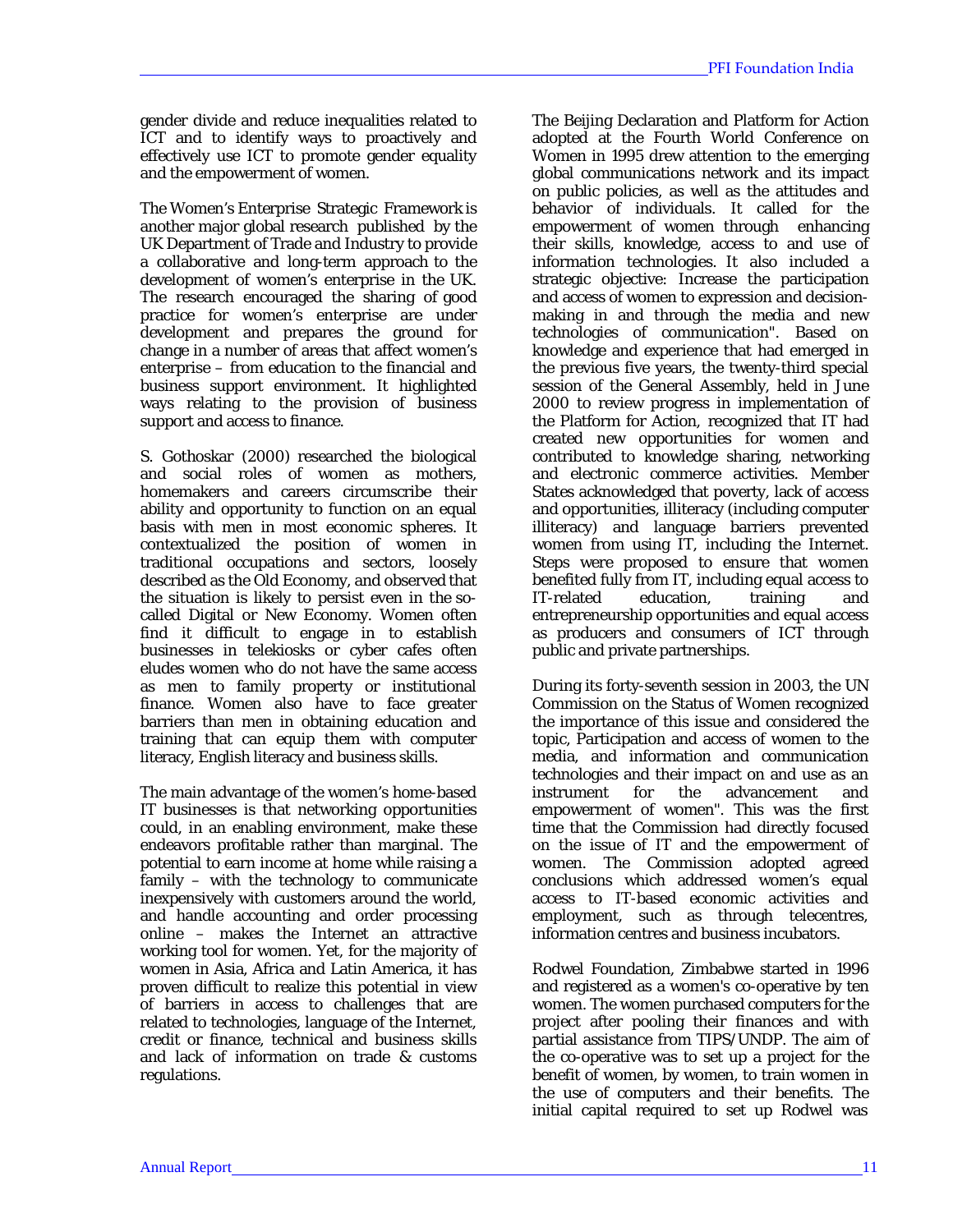US\$325. More recently, the enterprise benefitted from the acquisition of a modem, which connects the organisation to the Internet, thus diversifying activities into e-commerce and information retrieval for businesses, as well as technology training, computer short courses, email and typing services.

Technoworld, Kumarapuram, India was started in 1999 mainly targeting data entry services like digitization of public sector records (ration cards, land registration); training – basic computer instruction for school children during school vacation. Annual turnover in 2002 was US\$22,222. This data entry micro-enterprise was set up as part of the Kudumbashree initiative. Members of various self-help groups with basic skills were selected to form the first ever women's group enterprise in data entry in Kerala State, aided with a series of training programs in data entry, software integration, marketing and accounting. The initiative had a budget of US\$6445 raised through a bank loan, members' contributions and a small subsidy. The initial client was the Employee Provident Fund Department for the digitisation of personnel records. For the initial 18 months of operation the unit functioned in the corporation office before moving to a rented building. The unit repaid all its initial loans after three years of operation.

Divine Computers in Calicut, India was started in 2002 to impart IT Training to high school students, and some short-term vacation computer courses to general public. The number of students trained in 2004-05 was 485 (144 in 2002), mainly as two more classes were added. Total value of sales (2004) was US\$2,377. The local government advertised the state's IT@School programme in the local newspaper, calling for qualified applicants from belowpoverty-line families to start a group enterprise. A team of six determined women mobilised a group loan of US\$4,444 from the State Bank of Travancore under a Federal Government poverty alleviation scheme. The group members contributed US\$222 while the rest was paid through a subsidy. The micro-enterprise is involved in the training of school students under the IT@School Programme. The school collects monthly fees from the students (US\$0.50 per student), out of which US\$560 is directly paid to the bank account against the loan per month, and the rest is given to the women in Divine Computers.

Computer Club 'VIRTUAL', Ukraine was started in 2002 mainly for IT training, computer-based services, computer games, copying services, typing and printing of documents, computerbased training for personal growth for parents and children. Turnover in 2004 was US\$5,500. In 2001, a business plan for opening a computer club was initiated at the local Women's Business Support Centre. The initial finance was based on unemployment benefit. In March 2002, the computer club started functioning with three computers. By the end of 2002 there were ten computers. In 2003, the Club became a member of the Donbass Association of Computer Clubs. In 2004 a youth-based NGO was created for youth leisure.

Millennium Computer & Electronic Services, Tanzania was established in 2002 offering assembly, sales and maintenance of IT, sales of computer consumlables, IT training, data entry, and offering solutions to various ICT-based problems. Total sales in 2004 were equivalent to about US\$150,000. Millennium Computer & Electronic Services (MICES) was set up by one African woman Mrs Kilasara using her own savings. She is an entrepreneur who was employed at Sokoine University as a computer technician where she started to help the university employees with their computerrelated problems. Through her work experience, she became motivated to start her own ICT enterprise. Since then her skills in ICT sales and solutions have enabled her business to grow. This was achieved through three institutional repair contracts, the repair of 30 PCs, the sale of forty printers, the delivery of eight IT training courses, and the assistance of twenty interns (for whom no charge is levied). Customers include the municipal council, universities, private sector investors, banks, private individuals and local offices in Tanzania.

InfoShree Systems and Peripherals, India formed in 2003 for hardware assembly, installation, service & sales for local councils, schools, banks, shops, DTP services, occasional data entry or computer training work. Annual Turnover in 2004 was US\$8,400. Following an initiative by the local council to set up a hardware assembly enterprise to meet growing demand for PCs, Kudumbashree – the local poverty alleviation agency – organised a group of women from lowincome families to form this enterprise. Financial support was given through a bank loan, and local council subsidy, to set up basic infrastructure and to purchase equipment.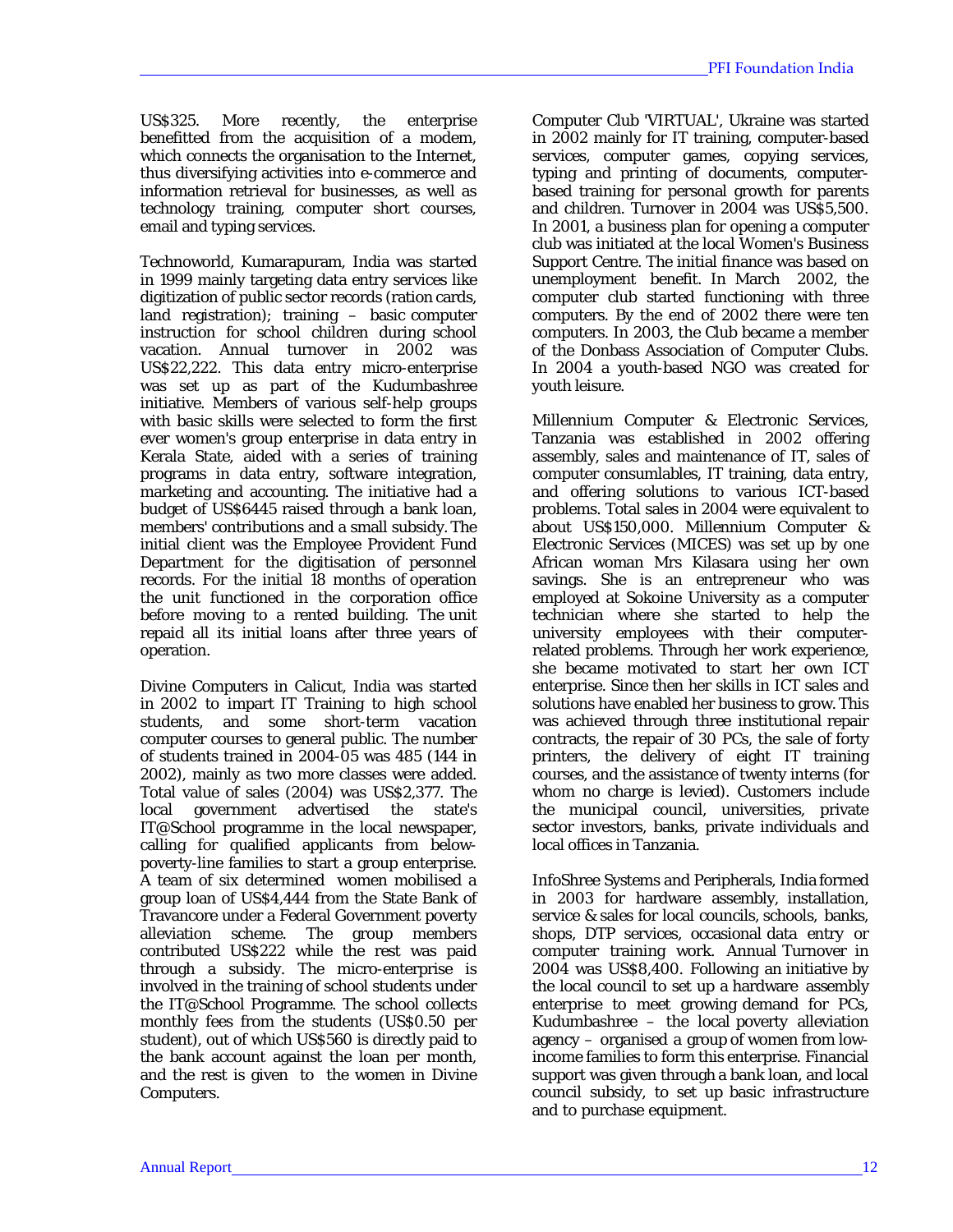Further IT training – in areas such as assembly, installation and maintenance  $-$  was provided by a local centre, along with assistance from a marketing company for hardware purchases. The micro-enterprise has also been given enterprise-related training through Performance Improvements Programme (PIP). Presently the enterprise supplies orders in five local districts. In order to utilise spare capacity, diversification of activities, such as IT training and data entry is taken. Two extra staff were employed after the first year of trading.

#### **MAJOR OUTCOMES OF THE STUDY**

Women face major challenges as a result of changes in the world economy arising from rapid globalization, fast-paced technological progress and a growing informalisation of work. As a result, women's labour market status has Although women's representation in the labour force is increasing all over the world – to at least one-third in all regions except Northern Africa and Western Asia – their participation rates are still lower than men's, and they are disproportionately represented in non-standard and lower-paid forms of work, such as temporary and casual employment, part-time jobs, home-based work, self-employment and work in micro enterprises. According to the UN Report World's Women 2000, self-employment and part-time and homebased work have expanded opportunities for women's participation in the labour force but are characterized by lack of security, lack of benefits and low income. Available statistics are still far from providing a strong basis for assessing both quantitative and qualitative changes in women's employment.

Millennium Development Goals (MDG) are a framework for development and time-bound targets for the future to build a world with less poverty, hunger and disease, greater survival prospects for mothers and their infants, better educated children, equal opportunities for women, and a healthier environment; a world in which developed and developing countries worked in partnership for the betterment of all. The MDGs were set to be achieved by the year 2015. The target three of MDGs focuses on gender equality and empowerment of women as women remain at a disadvantage in securing paid jobs and face wage differentials, occupational segregation, higher unemployment rate and their disproportionate representation in

the informal and subsistence sectors limiting women's economic advancement. Promotion of small and medium enterprises among women was seen as an avenue to meet this target.

The present study, therefore, will tackle a number of very important and relevant issues regarding the commercial and operational aspects of the women's IT-based commercial enterprises.

## FOCAL ARTEA -8: VOCATIONAL TRAINING



The reform of the traditional Madrassa system of Islamic education in Inda is a much talked about and hotly debated subject

today. The September 11, 2001 marks a watershed in the contemporary perception of terrorism as a global phenomenon beyond local militant responses of some disgruntled groups in various parts of the world. Discussions on Madrassa education is often linked to allegations of these institutions being involved in training fundamentalist forces within the community and invariably the voices of Muslims who are engaged in promoting reform within the system are often marginalized or completely silenced. This conference, therefore sought to bring together a number of key stakeholders associated with a range of Madrassas –both government aided and un-aided - which are associated with different schools of thought in India.

Ministry of Minority Affairs, Government of India has recently requested the private sector asking them to help in generating employment for the minorities (Press Trust of India: Posted online: Sunday, February 11, 2012). However, are the minorities ready and trained for jobs in the emerging job market in the private sector? Is there any strategy so that specific schemes could be formulated to make the minorities employable in the fast-growing sectors of the economy? A number of such jobs, which have emerged/are emerging in the private sector after liberalization of the economy. Perhaps this workshop will develop a program to incorporate minorities in the national mainstream through employment avenues.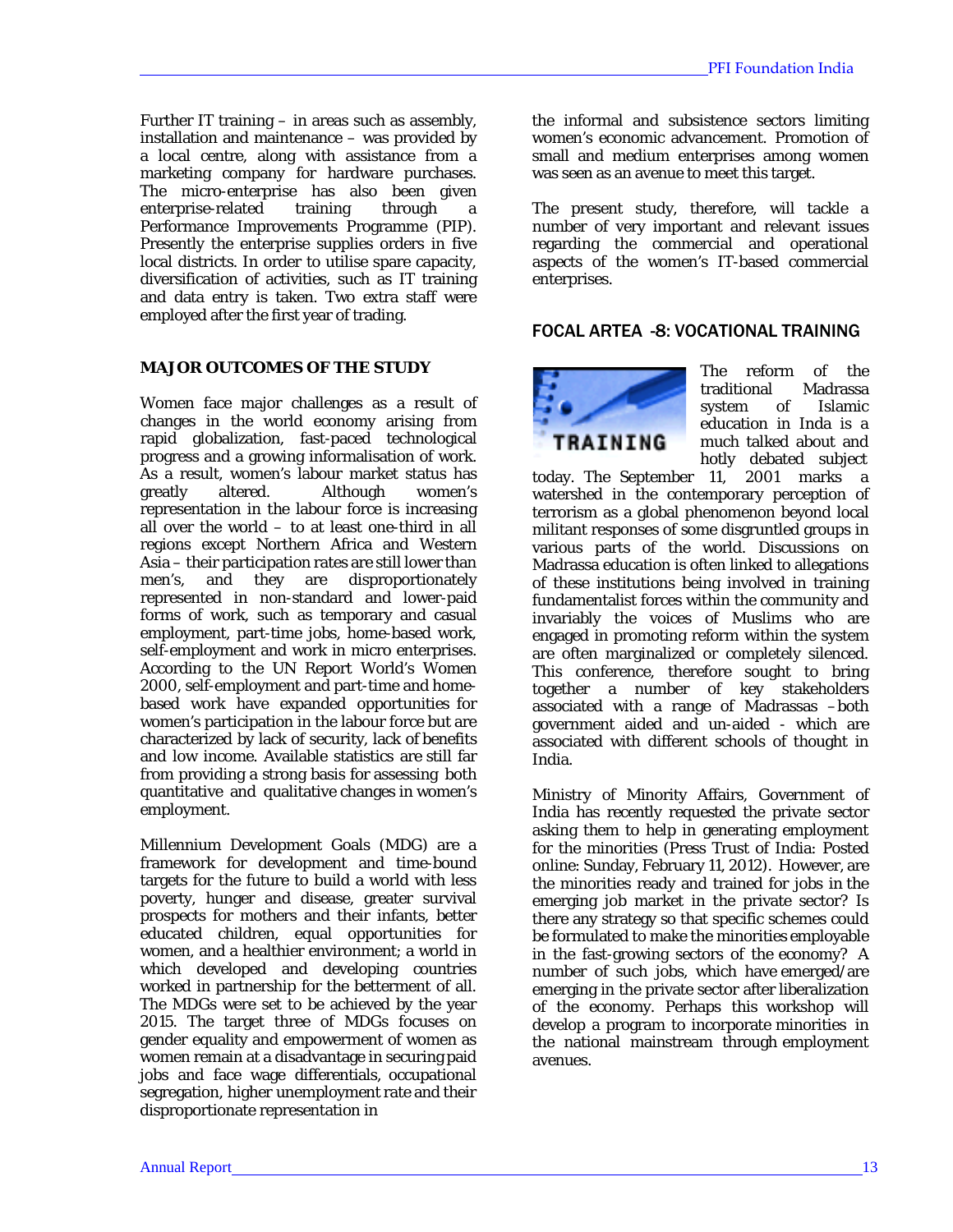The traditional Islamic religious schools in this region in the post 9/11 scenario have seen a marked shift in their activities towards modernization (academic and administrative). There has been a steep increase in the number of these schools over the last few years and there are approximately 1,50,000 Madrassas presently functioning in the Indian subcontinent (Singer 2001, Babar 2002). Though frequent reports on functioning of these Islamic religious schools have appeared in various newspapers on the activities of such schools and limited studies were also undertaken on this issue (Singer 2001, Babar 2002, World Paper Online 1998), and explorative consultations were organized in India (mainly by US PAO) and elsewhere, no region specific initiative was undertaken to develop a sustainable process of reforming the Madrassas with a strategic action plan with a few time-bound pilot projects to test the framework.

During 2011-12, the Foundation organized a National Conference cum Workshop at Administrative Staff College, Guwahati in collaboration with Govt of Assam and supported by the British High Commission, New Delhi from 28-30 March 2012. This conference, therefore, made a sincere endeavor to bring together 75 (Seventy-five) stakeholders from government departments and civil society to discuss the socio-political-psychological issues associated with the reform process, draw a strategic action plan with a few time-bound pilot projects in the Northeastern region.

The National Conference cum Workshop had a general exploratory objective of looking into the functioning of the large number of Madrassas in India and through focus group discussions/working sessions, a restructuring framework for educational as well as political administrators.

This conference attained significance in the light of the recommendations of the Prime Minister's High Level Committee for Preparation of Report on Social, Economic and Educational Status of the Muslim Community of India, headed by Justice Rajindar Sachar which was tabled in Indian Parliament on 30 Nov 2011. The report dealt with various issues relating to Madrassas and reiterated that through these Madrassas the Muslim community in India ensures that its future generations acquire knowledge of Islam, have become a symbol of Muslim identity in India. While political administrators are looking

for adequate means and ways to handle the issue on the policy level, educational researchers have a role to play in finding out the ways for reform based on the present activities of the Islamic schools in India, their governing philosophies, the curriculum, teaching and learning process. This conference tried to assess the various issues related to the felt need for reform in the Madrassa Education system in this region. Stakeholders recommended a framework to redirect their functions and a road map for the restructuring agenda.

The participants of the conference (75) were mainly from the Northeastern state of Assam in India with participation of experts from other parts of the country. The participants were drawn from the following broad groups:

- Government: Officers from education departments/Madrassa education directorates of the government.
- Civil Society: Academia, Media and NGOs involved in the education sector.
- Madrassa Education: Stakeholders from instructional management and administration side of the Madrassas in the states.
- International Participation: Fulbright scholars; UN and other multilateral organisations interested in the 'Madrassa Education'

The local participants were placed in 4 (Four) closed groups to interact with the resource persons and draw from the modernization experiences of many other institutions. A full list s annexed to this report.

## A. STEEL FABRICATION TRAINING CENTER

During the year the Foundation started a Steel fabrication Training center in Silchar (Assam) with the help of local SMEs to train unemployed youths in the trade.

## B. TAILORING TRAINING CENTERS

During the year the Foundation started a Tailoring Training Center in Patherkandi (Assam) with the help of local SMEs to train unemployed youths in the trade. This year the Foundation has already had preliminary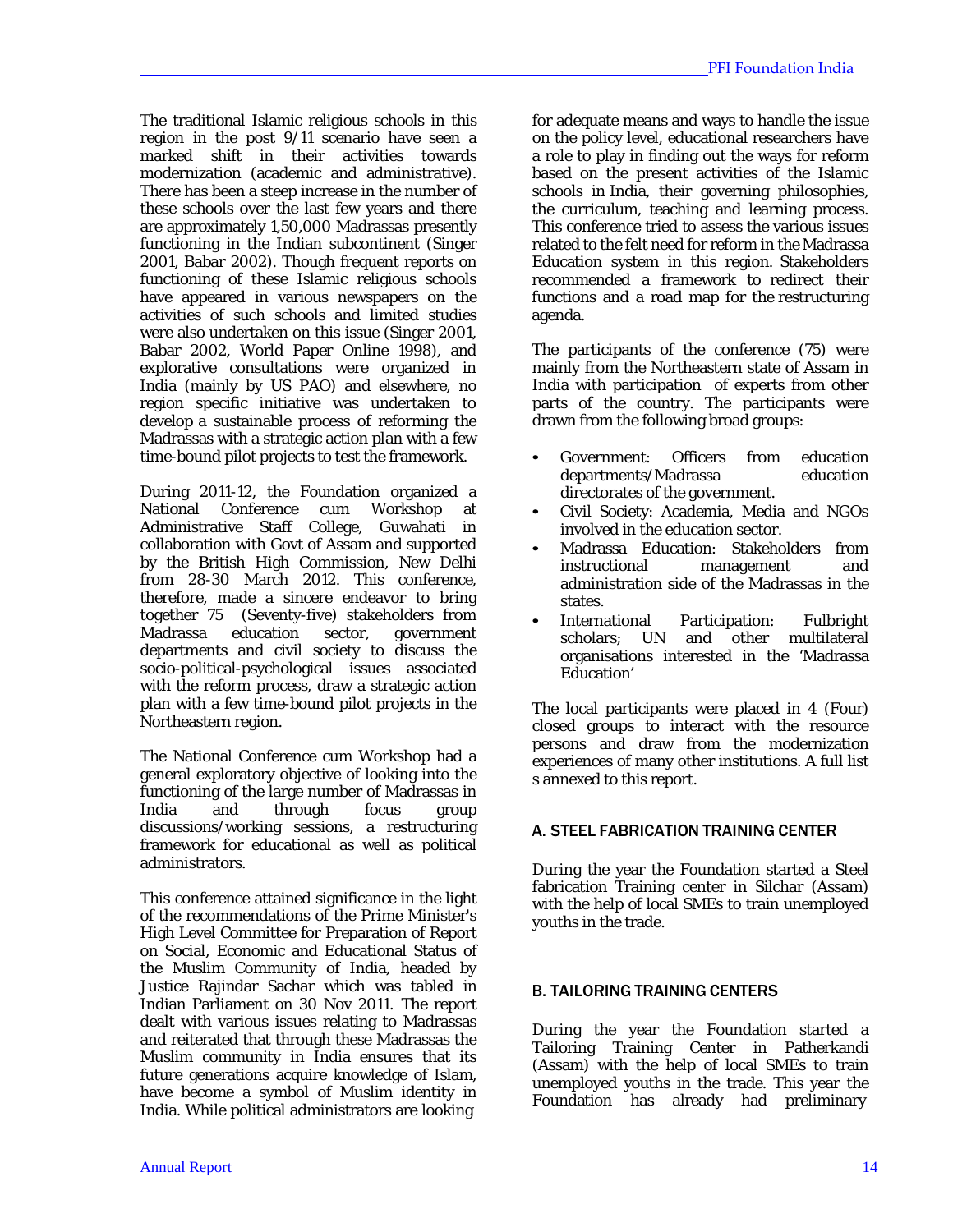discussion with the Ministry of DONER, India which was attended by the Union Minister for Northeastern Region Sri Mani Shankkar Ayier in New Delhi to propose a full-scale Fashion Technology Institute for NE region to be supported by North Eastern Council under the ministry.

# FOCAL AREA- 9: COLLABORATUONS AND INSTITUTIONALNETWORKING

To meet the challenges of the twenty-first century countries must make important strides in the areas of science, technology and higher education. The regional development gateway will give priority attention to encourage regional cooperation in these areas to derive benefits from the synergy of collective, well-planned and focused initiatives undertaken by the three countries. They directed that a SAARC Plan of Action for Science, ICT and Technology be elaborated for consideration during a Meeting of SAARC Science, ICT and Technology Ministers to be convened as soon as possible.

A specific regional portal with links to all major universities and higher education institutions in the three countries will facilitate students' admission, research and development activities in the region. The institutions will be motivated join the network and support a joint studentsexchange and admission programme for the subregion.

## FOCAL AREA -10: SOCIAL FORESTRY

The Foundation decided to start aforestation program in the spare lands with the foundation as well as with other beneficiaries. following words. Special attention was paid to supporting innovative ideas for generating income and employment in rural areas through support to<br>various types of agri-business. As an various types of agri-business. As an experimental measure, Government proposes to set up a Small Farmers' Agri-Business Unit at Patherkandi (Assam) as an experimental pilot project funded by its own resources. Eeconomic efficiency, environmental soundness and special equity and will organize 12 major projects in 2012-08 in different parts of the state, based on a mix of enterprises with active participation by the State Governments and farm families. The programme will be expanded as we gain

experience. We must begin a new chapter in our agricultural history where farm enterprises yield not only more food, but more productive jobs and higher income in rural area.

# FOCAL AREA -11: HANDICRAFTS

Spirits of regional cooperation and developmental initiatives need to be sustained by efforts to promotion of Handicrafts of the region and people-to-people contact and by a vibrant Small Scale Cottage Industry promotion throughout the region. The Foundation is actively engaged in forging links across national boundaries. Stakeholders at all levels promote people-to-people contact by facilitating online exchange among SAARC countries, promotion of youth discussion lists on culture and sports, promotion of intra-SAARC tourism, establishment of linkages among professional bodies. The Foundation, during 2011-12 focused on the 2011 as "South Asia Tourism Year" as declared by SAARC and encouraged Handicrafts initiatives by private sector entities in promoting understanding and harmony in the region.

# FOCAL ARWA – 12: DRUGS PREVENTION & AWARENESS

The Foundation launched the Drug Prevention and Awareness programmes for adolescents, for persons in the age group of 10 to 19 years through Counseling Centers that means the professional help and advice was given to adolescents to help them resolve the drug abuse related of problems.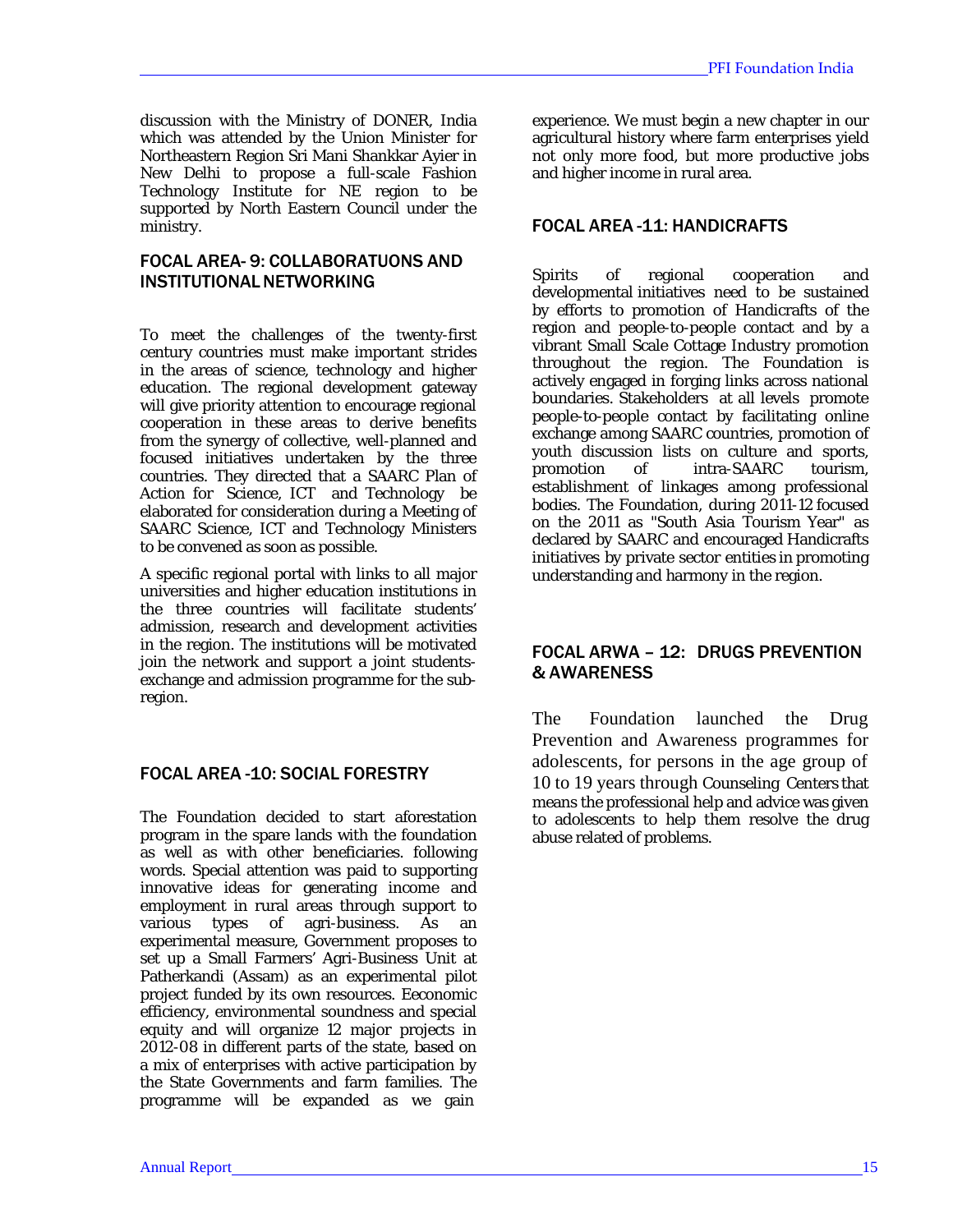# FOCAL AREA -13: TRIBAL WELFARE AND DEVELOPMENT (MISSIONS)

#### **13.1 MOBILE EYE CARE CLINIC FOR THE TRIBAL PEOPLE OF NORTHEAST**



During 2011-12, the Foundation has launched this project amounting to a total 220,000 US Dollars to be supported by the World

Bank's Development Marketplace programme.

India has an estimated 15 million people visually challenged, 52 million visually impaired and 270,000 cases of childhood blindness. Cataracts, glaucoma and diabetic retinopathy are prevalent. Nearly 70% of its patients live in rural India, where there is an acute shortage of ophthalmologists. India is home to almost 338 million children, yet has only fifteen hospitals specializing in children's eye care. In northeastern India is home to 15 million children, yet there is no pediatric eye care center in the region. The elimination of needless blindness, therefore, needs an innovative approach in 'reaching as many as we can' and reaching out beyond the clinic'.

The current gap between eye care services and rural people' needs could be best bridged through a program/technology to reach out to rural people physically as well as virtually. This project addresses these challenges, through twin concept of Mobile Eye Clinic that provides highquality eye care to underserved populations particularly children and the elderly—who lack access to health care as a result of finances, transportation problems or cultural and language barriers and a Long-distance (LD) Wi- Fi wireless technology to enable rural residents be remotely diagnosed and have video consultations with doctors, eliminating the need for patients to travel long distance.

**Phase I (6 m):** Procurement of the Mobile Eye Care Van with all the necessary equipment for primary tests and minor surgical procedures. Point-to-point long-distance wireless infrastructure that combines a variation on IEEE 802.11 (Wi-Fi) technology with off-the-shelf videoconferencing software and tools (designed by Intel and UC Berkeley) will be set up to connect the van with the Regional Institute of

Ophthalmology. The Wi-Fi setup was tested successfully in south India by Arvind Eye Hospitals. The difficult terrains of the Northeast India and remoteness of Tribal habitats makes this project to combine the technology with a fully equipped mobile eye care van.

**Phase II (6m):** To set up a network of specialists through a voluntary effort with the partner institute as well as Govt. of Assam link the programs of the mobile Eye Care van with the target population. This pilot phase will stabilize the regular eye care checkup visits with the population and to enhance the skills of ophthalmologists involved in the program.

The success of the project depends largely on the capacity of the project team to relate to, partner and work with the community. Skills needed to adequately engage and work with the community are quite different from those needed to be a good eye care professional in a clinic setting. All members of the mobile team would be assessed and offered additional training where needed. Community involvement and ownership shall include their approval and support for the programme, their full involvement at all stages of planning and implementation, a clear understanding of the roles and contribution of each party, and a common understanding of how success will be defined and appraised.

#### **13.2. TRIBAL STUDENTS' HOOSTEL**

The Foundation has initiated a proposal for the construction of a Tribal Students Hostel in Silchar (Assam) with the Center of excellence in ICT near National Institute of Technology (Deemed University), Silchar. The detailed proposal with cost estimates amounted to a total budget of 49,87,000.00 (Rupees Four Million Nine Hundred Eighty-seven Thousand only).

The State Rural Technology Promotion Council, Govt of Assam will extend all technical manpower assistance and construction supervision that will reduce the construction cost by 15%. This estimate have been prepared as per the verbal instruction of the Project Director, ITDP, Cachar, Silchar and the estimate has been prepared after observing all formalities at the work site.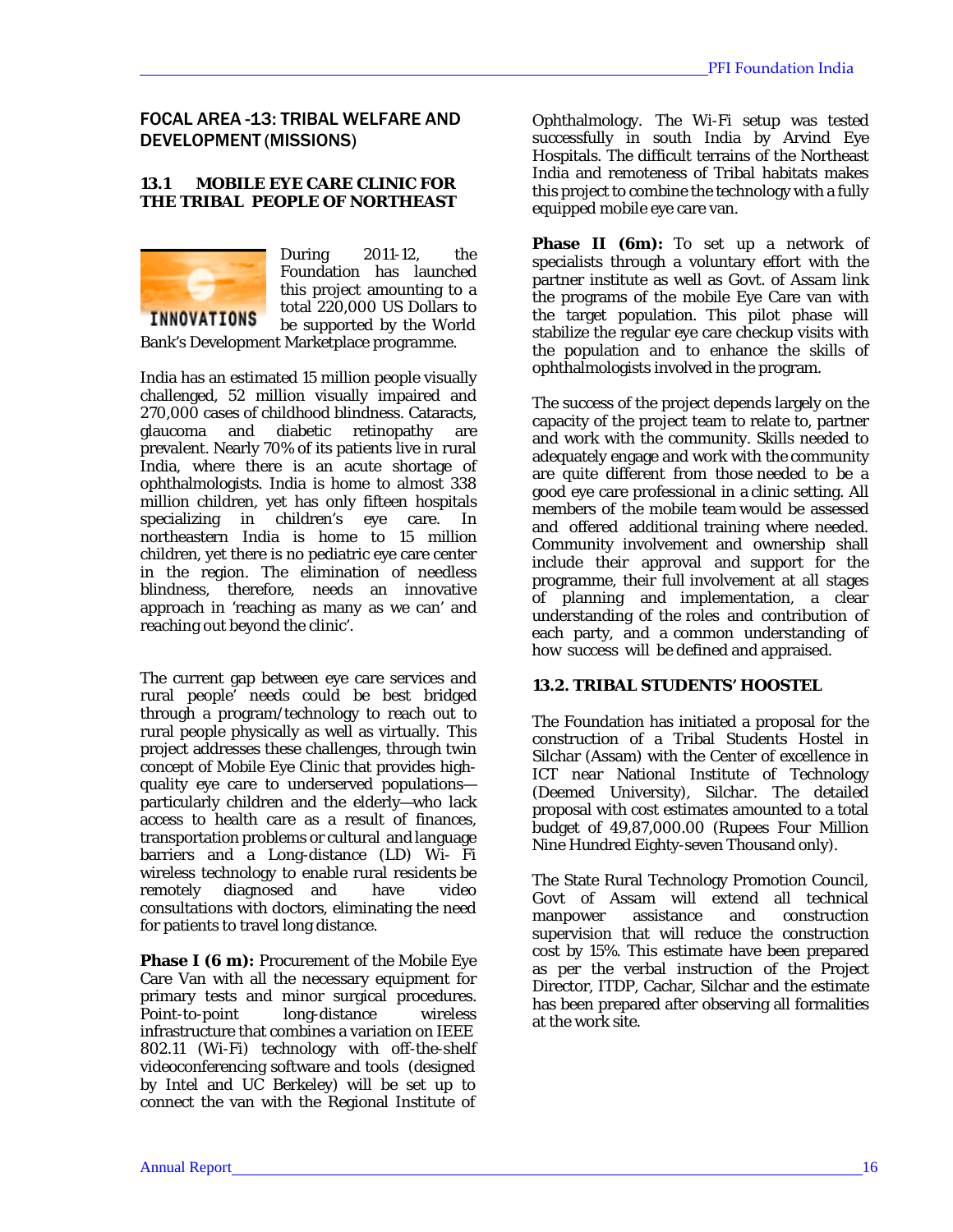# FOCAL AREA -14: ANIMALS WELFARE

In our efforts to understand the root causes of lack of general animal care, the Foundation motivates and enables communities to provide treatment services, basic medicines, immunization of animal in target localities.

#### FOCAL AREA - 15.: HIV/AIDS PREVENTION AND AWARENESS

Based on a regional strategy for collective response to prevent the spread of HIV/AIDS, regional response in this regard will be further enhanced through an online resource center to eliminate this dreadful disease from South Asia. The portal will also enhance regional cooperation to support a stakeholders' dialogue for the prevention and treatment of Dengue, Malaria and other infectious or communicable diseases constituting major public health concerns will also.

The Foundation launched local HIV/AIDS AWARENESS with special regard to basic healthcare services and sanitation in the rural areas and encouraged exchange of experience and best practices within the region. It will work for cooperation in medical expertise and pharmaceuticals, as well as traditional medicine, and availing affordable pharmaceuticals produced in the region, harmonization of standards and certification procedures and production of affordable medicines.

# FOCAL AREA 16: INFORMATION SOCIETY AND ICT for DEVELOPMENT



Senior staff of PFI Foundation participated through the year in several meetings and<br>consultations organized consultations organized<br>by government donor by government, agencies and non-

government organizations.

Most people in disadvantaged communities and rural areas have low levels of income, health, education, and general well-being owing to poor access to universal services and markets. This is basically caused by poor infrastructure provision such as energy, transport and communication network and deficient system for financial operations. The ultimate objective of development in these communities is the improvement of the quality of life of the people by removing the impediments to their socioeconomic development. In this regard, ICT can be an effective and innovative infrastructure to enable such communities to reach markets and public services.

Funding agencies have shown continuing interest in initiating ICT projects for disadvantaged groups of people including women and rural and remotely located communities. Community ICT access points have been built in different localities around the world, under such different labels as Community e-Centres (CeC), telecentres and multi-purpose community centres. While some centres were not sustainable or have not contributed to the development of the communities, others have succeeded in improving, and in some cases revolutionizing, the communities by creating an enabling environment and new opportunities for socio-economic development. They have had a positive impact in creating local microenterprises, improving access to markets for local produce, and developing human capacity. Such community ICT access points are seen as an effective tool in realizing many socioeconomic development goals.

In order to act as a development tool and to maximize the limited resources, most ICT access points, private or public, need to be re-designed in the form of nodes of knowledge networks while continuing to operate according to a